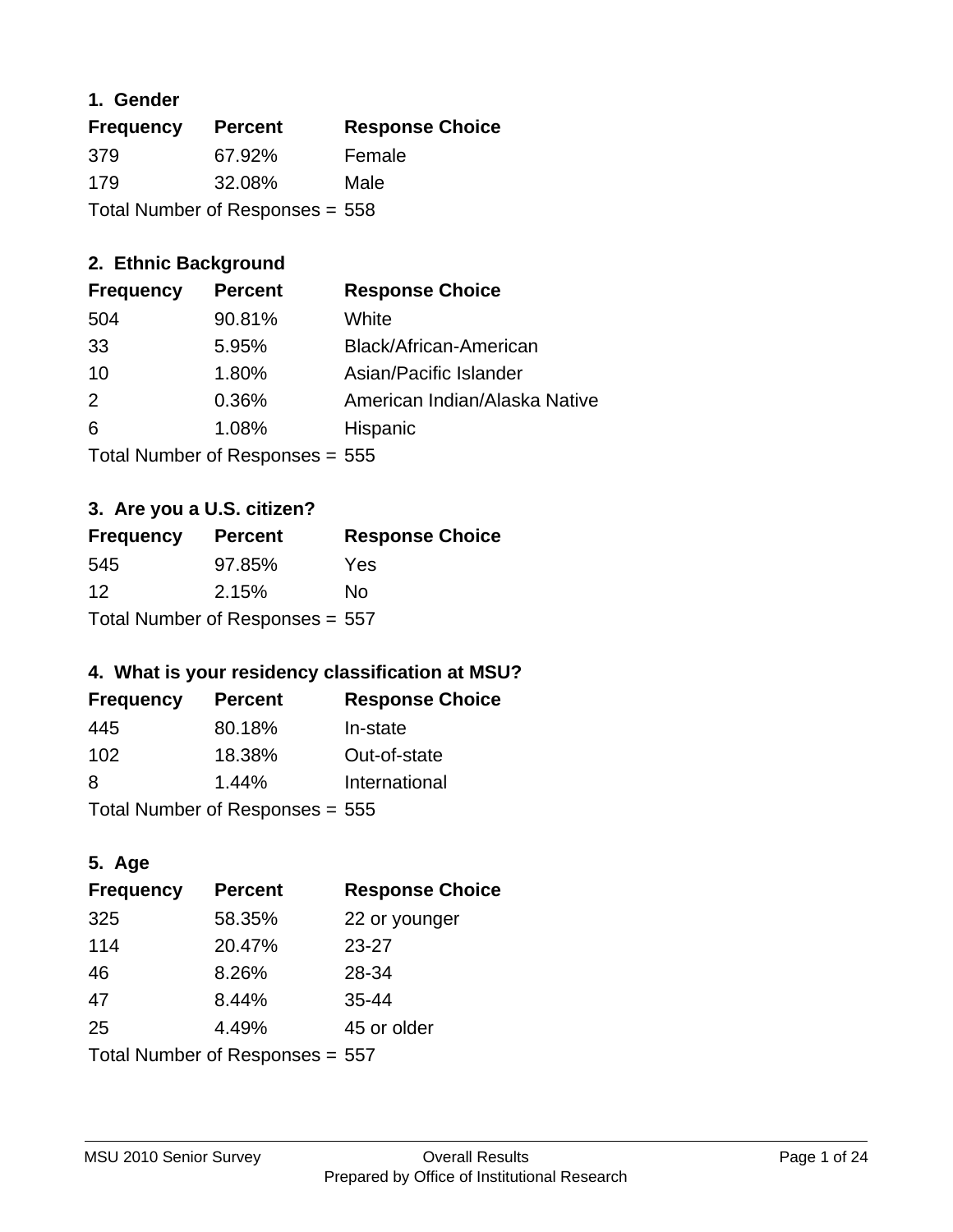### **6. Has either of your parents received a bachelor's degree?**

| <b>Frequency</b>                  | <b>Percent</b> | <b>Response Choice</b> |
|-----------------------------------|----------------|------------------------|
| 247                               | 44.42%         | Yes                    |
| 309                               | 55.58%         | Nο                     |
| Total Number of Responses $= 556$ |                |                        |

### **7. Has either of your parents received a degree from Murray State?**

| <b>Frequency</b> | <b>Percent</b> | <b>Response Choice</b> |
|------------------|----------------|------------------------|
| -84              | 15.11%         | Yes                    |
| 472              | 84.89%         | No.                    |

Total Number of Responses = 556

### **8. What was your original entry status to MSU?**

| <b>Frequency</b> | <b>Percent</b>                  | <b>Response Choice</b>                           |
|------------------|---------------------------------|--------------------------------------------------|
| 308              | 55.30%                          | Freshman                                         |
| 184              | 33.03%                          | Transfer from community college/technical school |
| 65               | 11.67%                          | Transfer from 4-yr institution                   |
|                  | Total Number of Responses = 557 |                                                  |

### **9. If transfer student, how many credits were transferred?**

| <b>Frequency</b>                | <b>Percent</b> | <b>Response Choice</b> |
|---------------------------------|----------------|------------------------|
| -7                              | 2.81%          | 12 or fewer            |
| -37                             | 14.86%         | $13 - 30$              |
| 67                              | 26.91%         | $31 - 60$              |
| 138                             | 55.42%         | Over <sub>60</sub>     |
| Total Number of Responses - 249 |                |                        |

 $T$  otal Number of Responses = 249

### **10. If transfer student, approximately what percent of your University Studies (general education) classes did you take at Murray State?**

| <b>Frequency</b> | <b>Percent</b>                  | <b>Response Choice</b> |
|------------------|---------------------------------|------------------------|
| 145              | 58.23%                          | Under 25%              |
| 44               | 17.67%                          | 25-49%                 |
| 32               | 12.85%                          | 50-74%                 |
| 28               | 11.24%                          | 75-100%                |
|                  | Total Number of Responses = 249 |                        |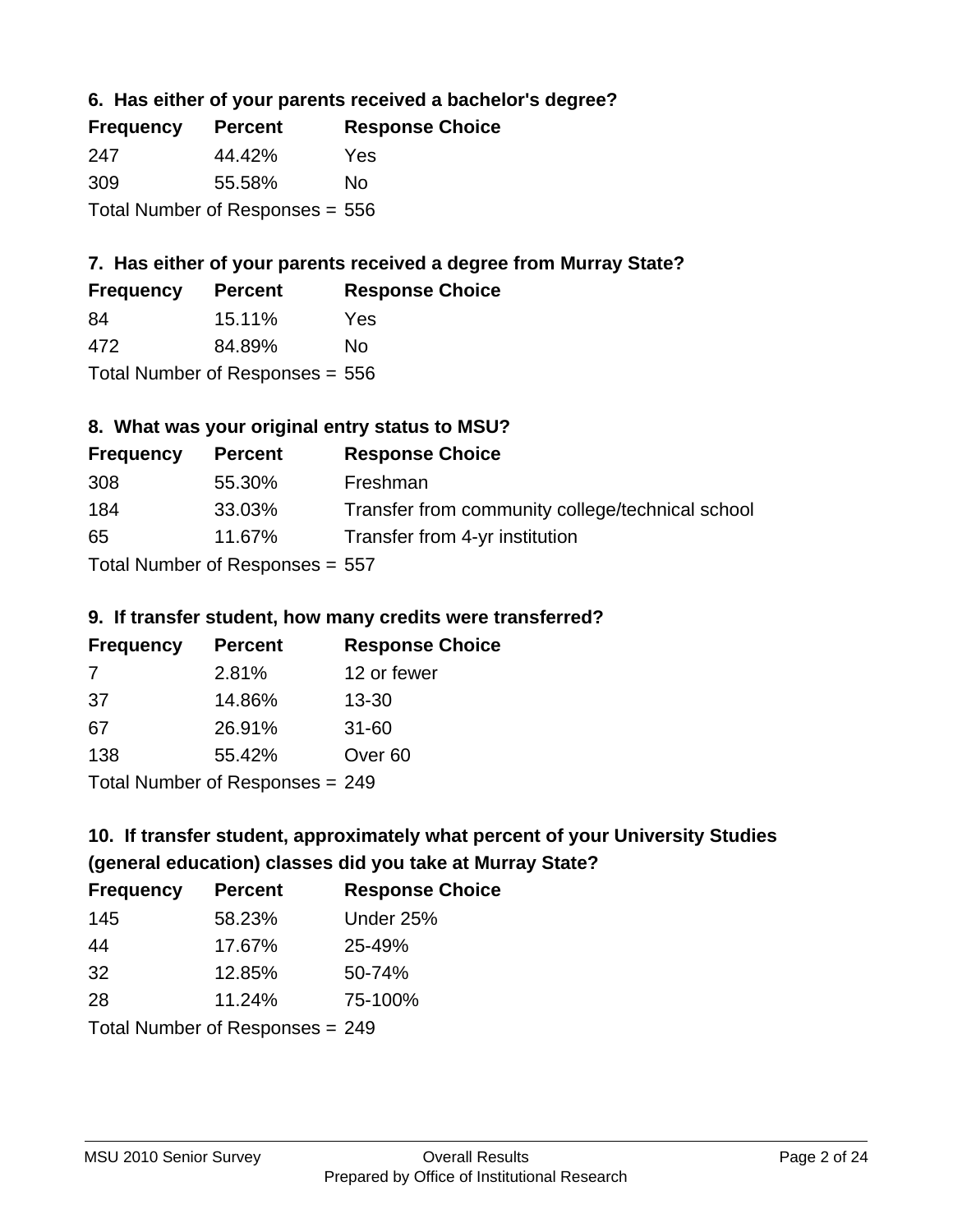#### **11. What has been your attendance status at MSU?**

| <b>Frequency</b>                | <b>Percent</b> | <b>Response Choice</b>     |
|---------------------------------|----------------|----------------------------|
| 514                             | 92.28%         | <b>Primarily full-time</b> |
| 43                              | 7.72%          | <b>Primarily part-time</b> |
| Total Number of Responses = 557 |                |                            |

### **12. In which Residential College are you a member?**

| <b>Percent</b> | <b>Response Choice</b>            |
|----------------|-----------------------------------|
| 15.97%         | Do not know                       |
| 10.16%         | <b>Clark College</b>              |
| 9.44%          | <b>Elizabeth College</b>          |
| 9.62%          | <b>Franklin-Springer Colleges</b> |
| 11.43%         | <b>Hart College</b>               |
| 11.62%         | <b>Hester College</b>             |
| 10.53%         | <b>Regents College</b>            |
| 8.17%          | <b>Richmond College</b>           |
| 13.07%         | <b>White College</b>              |
|                |                                   |

Total Number of Responses = 551

### **13. Have you ever received any type of Financial Aid while at MSU? (Scholarships, grants, work-study, etc.)**

| <b>Frequency</b>                | <b>Percent</b> | <b>Response Choice</b> |
|---------------------------------|----------------|------------------------|
| 444                             | 79.86%         | Yes                    |
| 112                             | 20.14%         | Nο                     |
| Total Number of Responses = 556 |                |                        |

### **14. What degree are you seeking at this time?**

| <b>Frequency</b> | <b>Percent</b>                  | <b>Response Choice</b> |
|------------------|---------------------------------|------------------------|
| 8                | $1.44\%$                        | Associate              |
| 549              | 98.56%                          | <b>Baccalaureate</b>   |
|                  | Total Number of Responses = 557 |                        |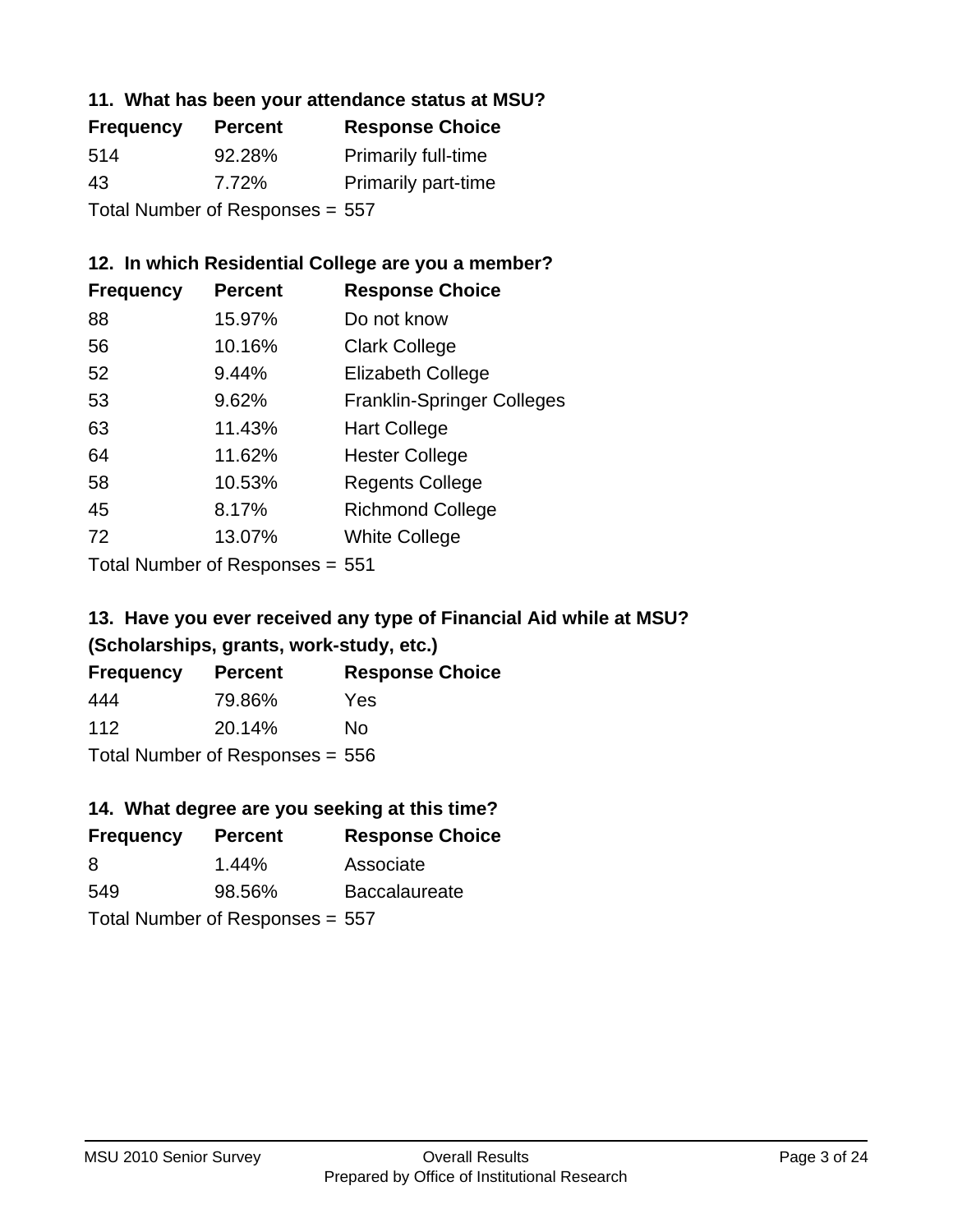**15. How many years will it take you to complete your degree from the point of your initial enrollment in college (including any time at a previous institution)?**

| <b>Frequency</b> | <b>Percent</b> | <b>Response Choice</b> |
|------------------|----------------|------------------------|
| 10               | 1.80%          | Two                    |
| 25               | 4.50%          | <b>Three</b>           |
| 225              | 40.54%         | Four                   |
| 177              | 31.89%         | Five                   |
| 43               | 7.75%          | <b>Six</b>             |
| 75               | 13.51%         | More than six          |
|                  |                |                        |

Total Number of Responses = 555

#### **16. In what range does your grade point average fall?**

| <b>Frequency</b> | <b>Percent</b>                 | <b>Response Choice</b> |
|------------------|--------------------------------|------------------------|
| -37              | 6.65%                          | $2.00 - 2.50$          |
| 143              | 25.72%                         | $2.51 - 3.00$          |
| 202              | 36.33%                         | $3.01 - 3.50$          |
| 174              | 31.29%                         | $3.51 - 4.00$          |
|                  | Tatal Mussale and Davis and an |                        |

Total Number of Responses = 556

### **They are used to sort the data, and do not appear in this table Questions 17 and 18 relate to department and program information.**

#### **19. For what purpose did you enroll at MSU?**

| <b>Frequency</b>                | <b>Percent</b> | <b>Response Choice</b>                    |
|---------------------------------|----------------|-------------------------------------------|
| 3                               | 0.54%          | To receive an associate degree            |
| 547                             | 98.20%         | To receive a baccalaureate degree         |
| 2                               | 0.36%          | To take a few job related courses         |
| 5                               | 0.90%          | To transfer to another college/university |
| Total Number of Responses = 557 |                |                                           |

#### **20. What is the highest degree you eventually hope to receive? Frequency Percent Response Choice**

| <b>Frequency</b>                | <b>Percent</b> | <b>Response Und</b>  |
|---------------------------------|----------------|----------------------|
| -1                              | 0.18%          | Associate            |
| 151                             | 27.11%         | <b>Baccalaureate</b> |
| 307                             | 55.12%         | Graduate             |
| 98                              | 17.59%         | Professional         |
| Total Number of Responses = 557 |                |                      |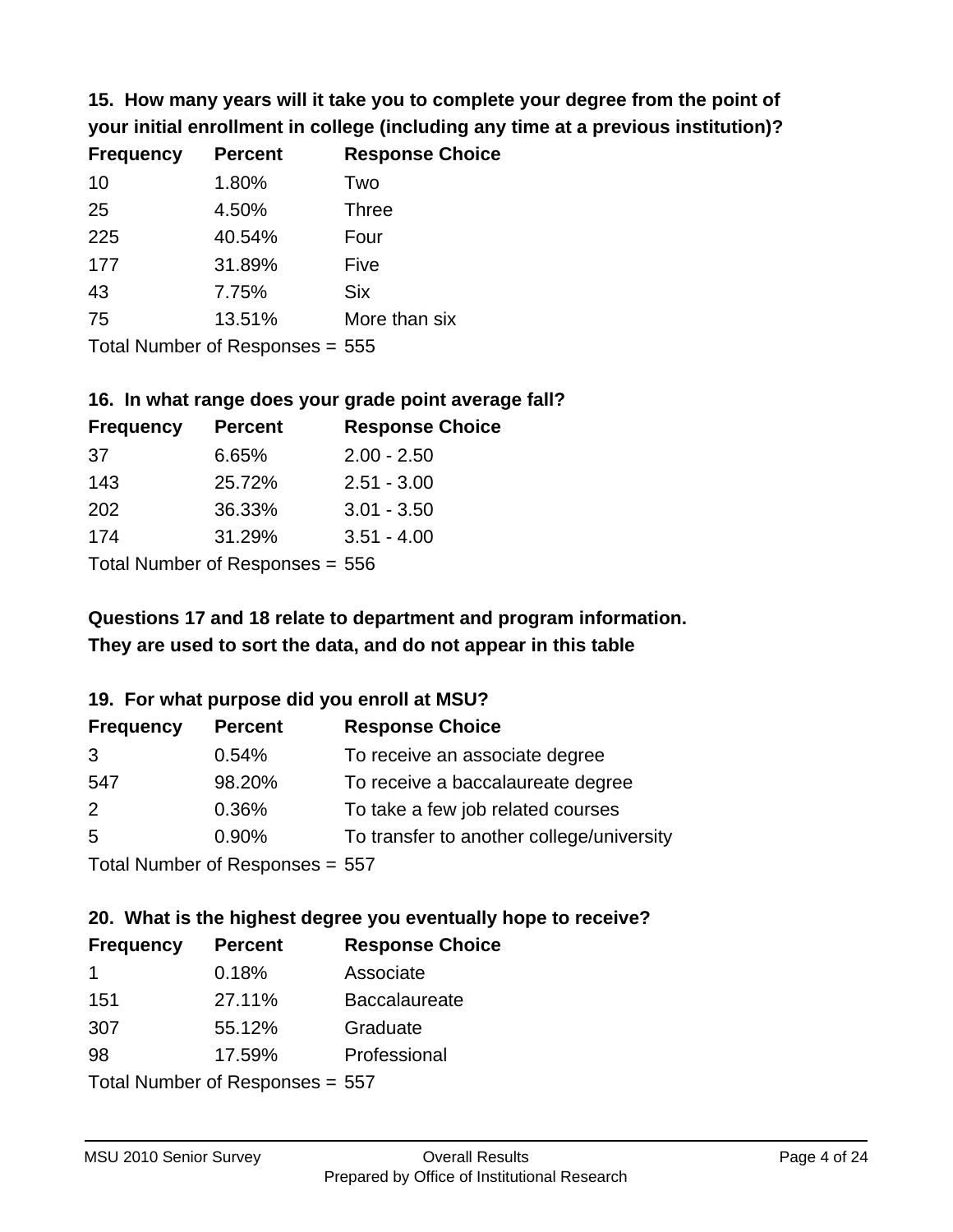#### **21. Which best describes your situation?**

| <b>Frequency</b> | <b>Percent</b>            | <b>Response Choice</b>               |
|------------------|---------------------------|--------------------------------------|
| 254              | 45.60%                    | Did not change major/area            |
| 59               | 10.59%                    | Did not initially declare major/area |
| 244              | 43.81%                    | Changed major/area                   |
|                  | Total Number of Despanses |                                      |

Total Number of Responses = 557

### **22. While school was in session during the past year, how many hours per week, on average, did you work for pay?**

| <b>Frequency</b> | <b>Percent</b> | <b>Response Choice</b> |
|------------------|----------------|------------------------|
| 125              | 22.48%         | Did not work           |
| 80               | 14.39%         | Worked 1-10 hrs        |
| 128              | 23.02%         | Worked 11-20 hrs       |
| 109              | 19.60%         | Worked 21-30 hrs       |
| 72               | 12.95%         | Worked 31-40 hrs       |
| 42               | 7.55%          | Worked over 40 hrs     |
|                  |                |                        |

Total Number of Responses = 556

#### **23. For the most part, were classes offered at times convenient to you?**

| <b>Frequency</b>                | <b>Percent</b> | <b>Response Choice</b> |
|---------------------------------|----------------|------------------------|
| 504                             | 90.48%         | Yes                    |
| -53                             | $9.52\%$       | No.                    |
| Total Number of Responses = 557 |                |                        |

#### **24. If no, what time would you have preferred?**

| <b>Frequency</b>     | <b>Percent</b>                 | <b>Response Choice</b> |
|----------------------|--------------------------------|------------------------|
| 6                    | 15.38%                         | Late afternoon         |
| 5                    | 12.82%                         | Evening                |
| $\blacktriangleleft$ | 2.56%                          | Weekend                |
| 27                   | 69.23%                         | During the day         |
|                      | Total Number of Responses = 39 |                        |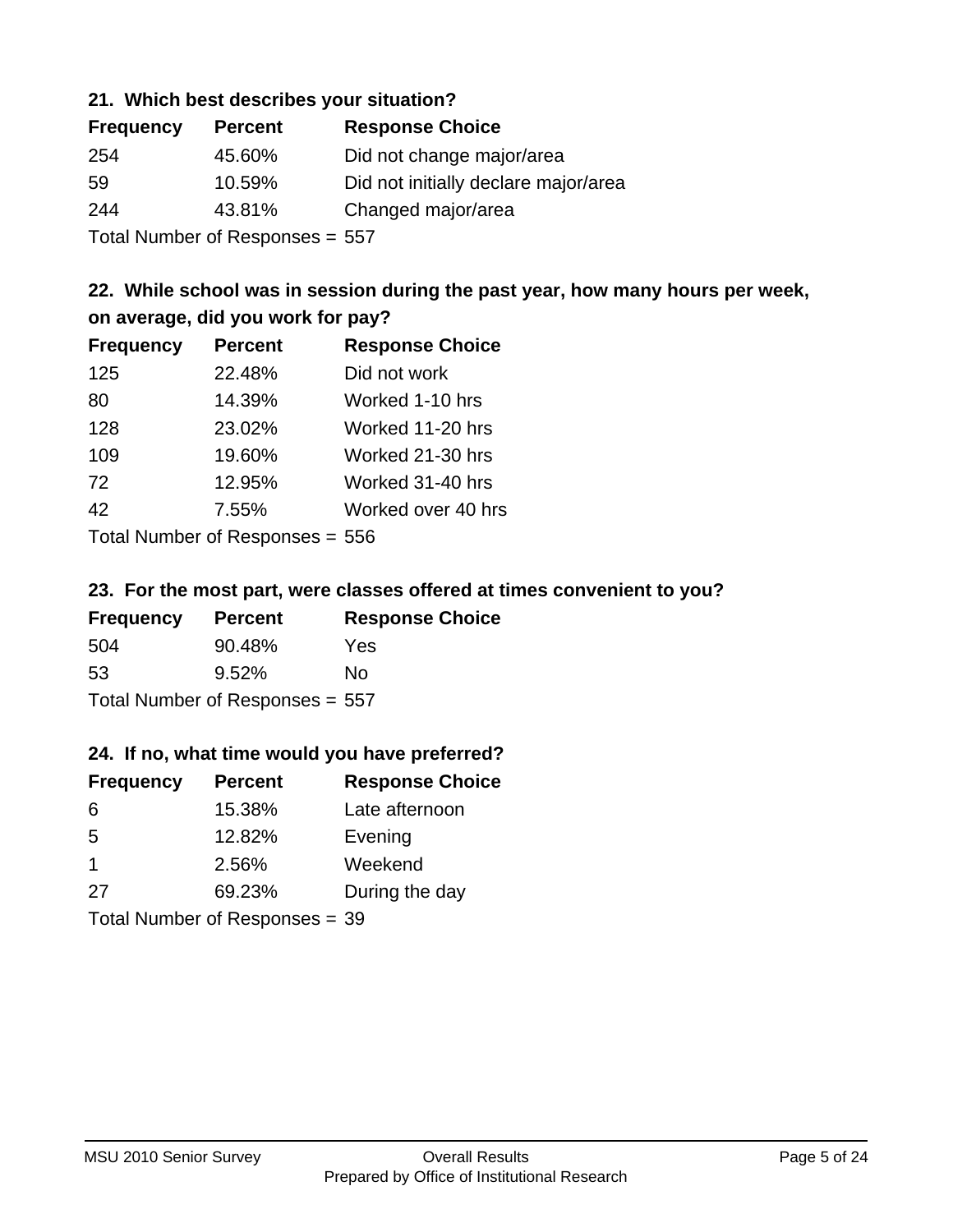# **25. Which best describes the location where you completed the majority of your**

| coursework? |  |
|-------------|--|
|-------------|--|

| <b>Frequency</b> | <b>Percent</b>                  | <b>Response Choice</b> |
|------------------|---------------------------------|------------------------|
| 444              | 80.29%                          | Murray                 |
| 25               | 4.52%                           | Paducah                |
| 0                | $0.00\%$                        | Ft. Campbell           |
| 30               | 5.42%                           | Madisonville           |
| 21               | 3.80%                           | Hopkinsville           |
| 13               | 2.35%                           | Henderson              |
| 17               | 3.07%                           | On the Internet        |
| 3                | 0.54%                           | Other                  |
|                  | Total Number of Responses = 553 |                        |

### **26. Did you take any online courses while at Murray State?**

| <b>Frequency</b>                | <b>Percent</b> | <b>Response Choice</b> |
|---------------------------------|----------------|------------------------|
| 222                             | 39.86%         | Yes                    |
| 335                             | 60.14%         | No                     |
| Total Number of Responses = 557 |                |                        |

### **27. Did it take you an extra semester or more to complete degree requirements at Murray State?**

| <b>Frequency</b>                | <b>Percent</b> | <b>Response Choice</b> |
|---------------------------------|----------------|------------------------|
| 322                             | 57.81%         | Yes                    |
| 235                             | 42.19%         | No                     |
| Total Number of Responses = 557 |                |                        |

#### **28. If yes, why did it take you an extra semester or more?**

| <b>Frequency</b> | <b>Percent</b>                  | <b>Response Choice</b>                                       |
|------------------|---------------------------------|--------------------------------------------------------------|
| 40               | 12.42%                          | Work obligation limited my enrollment.                       |
| 26               | 8.07%                           | Family obligations limited my enrollment.                    |
| 10               | 3.11%                           | Tuition and other costs of attendance limited my enrollment. |
| 100              | 31.06%                          | A decision to change majors added to my requirements.        |
| 42               | 13.04%                          | A required course or courses were not offered.               |
| 18               | 5.59%                           | Credits were lost transferring to Murray State.              |
| 86               | 26.71%                          | Other                                                        |
|                  | Total Number of Responses = 322 |                                                              |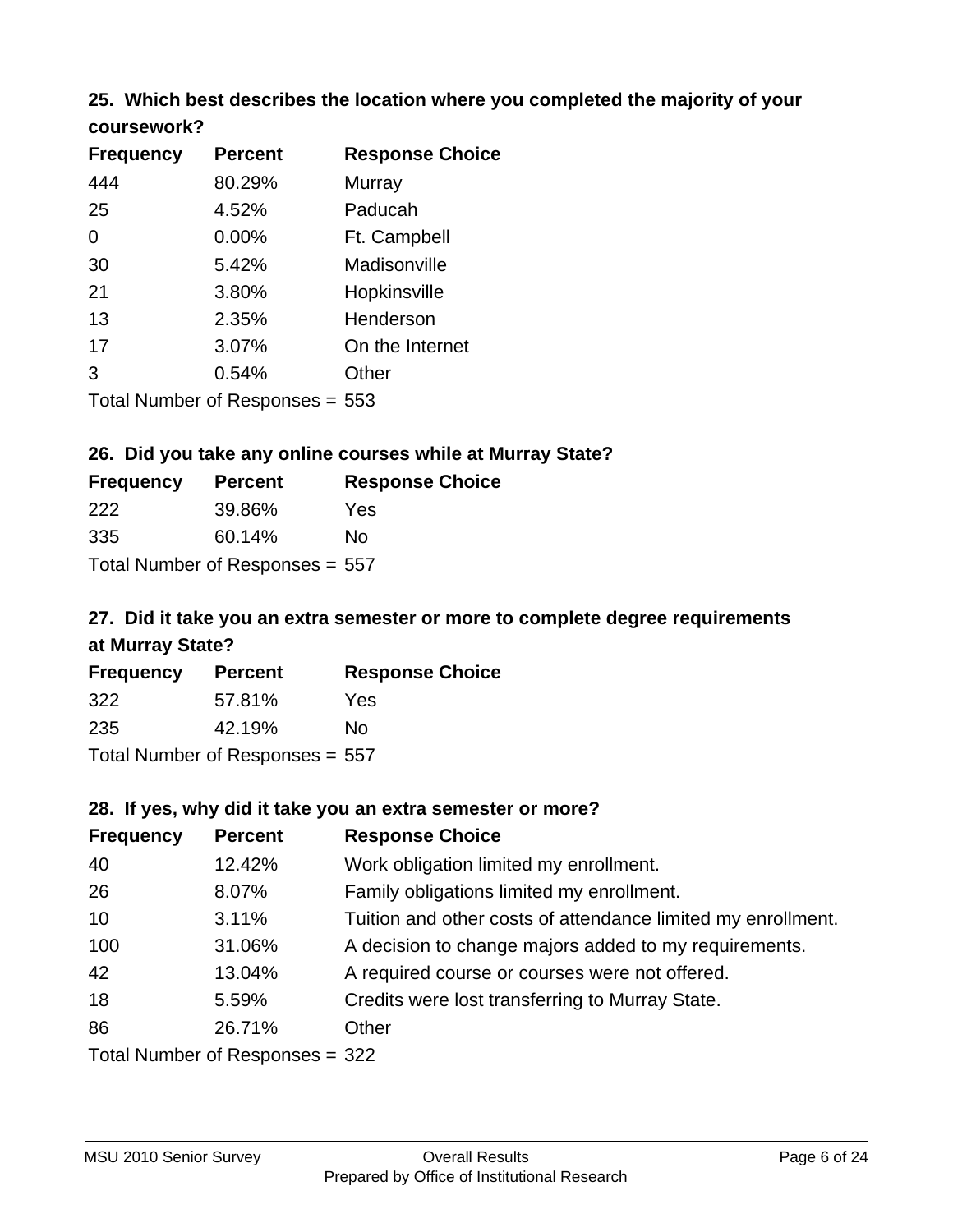### **29. Did you have trouble getting any course(s) you needed while at Murray State?**

| <b>Frequency</b>                | <b>Percent</b> | <b>Response Choice</b> |
|---------------------------------|----------------|------------------------|
| 175                             | 31.42%         | Yes                    |
| -382                            | 68.58%         | Nο                     |
| Total Number of Responses = 557 |                |                        |

### **30. If yes, why did you have trouble getting the course?**

| <b>Frequency</b> | <b>Percent</b> | <b>Response Choice</b>                                |
|------------------|----------------|-------------------------------------------------------|
| 91               | 52.00%         | Not offered the semester I needed it.                 |
| 15               | 8.57%          | Not offered at hours convenient to my work schedule.  |
| 26               | 14.86%         | Not offered at hours suitable for my school schedule. |
| 41               | 23.43%         | All course sections were closed.                      |
| 2                | 1.14%          | I was unaware of the prerequisites for the course.    |
|                  |                |                                                       |

Total Number of Responses = 175

### **31. Which statement best describes your experience with off-campus coop/internship?**

| <b>Frequency</b> | <b>Percent</b> | <b>Response Choice</b>             |
|------------------|----------------|------------------------------------|
| 363              | 65.41%         | Cannot judge, I did not have one.  |
| 120              | 21.62%         | My experience was very valuable.   |
| 64               | 11.53%         | My experience was valuable.        |
| $\overline{7}$   | 1.26%          | My experience was of little value. |
| $\overline{1}$   | 0.18%          | My experience was of no value.     |
|                  |                |                                    |

Total Number of Responses = 555

### **32. Which statement best describes your experience with on-campus faculty-directed research, scholarly, or creative project?**

| <b>Frequency</b> | <b>Percent</b> | <b>Response Choice</b>             |
|------------------|----------------|------------------------------------|
| 346              | 62.23%         | Cannot judge; I did not have one.  |
| 102              | 18.35%         | My experience was very valuable.   |
| 93               | 16.73%         | My experience was valuable.        |
| 14               | 2.52%          | My experience was of little value. |
| $\overline{1}$   | 0.18%          | My experience was of no value.     |
|                  |                |                                    |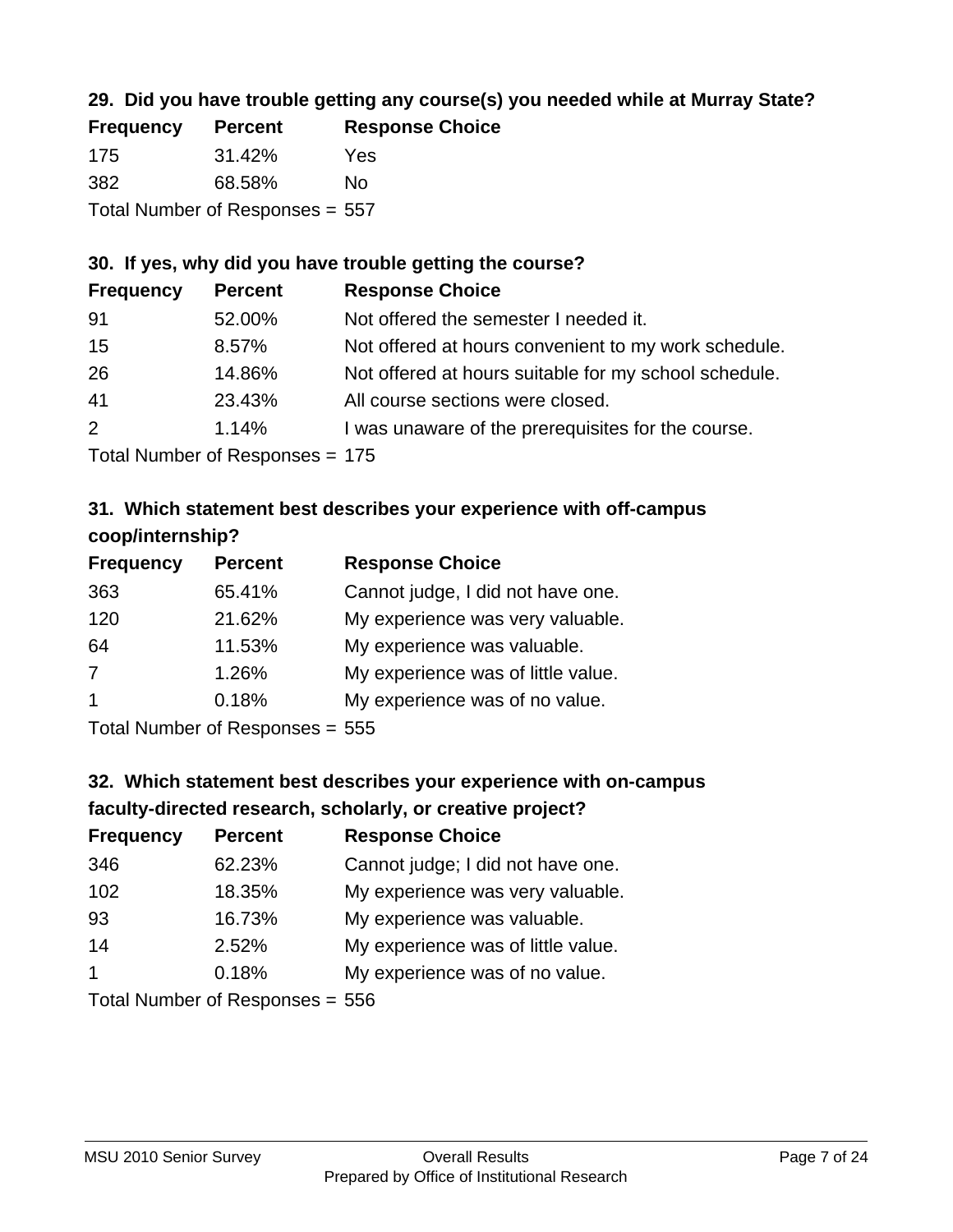#### **33. Which statement best describes your experience with academic advising in your major/area?**

|                  | $\cdots$ your mapping out |                                                       |  |
|------------------|---------------------------|-------------------------------------------------------|--|
| <b>Frequency</b> | <b>Percent</b>            | <b>Response Choice</b>                                |  |
| 9                | 1.62%                     | Cannot judge; I did not make use of the opportunity.  |  |
| 484              | 86.89%                    | I was satisfied with information my adviser provided. |  |
| 57               | 10.23%                    | Advice was inaccurate, incomplete, or misleading.     |  |
| 7                | 1.26%                     | My adviser was not available.                         |  |
|                  |                           |                                                       |  |

Total Number of Responses = 557

### **For questions 34-48, indicate the extent to which you were satisfied.**

#### **34. Class size relative to type of course**

| <b>Frequency</b>                | <b>Percent</b> | <b>Response Choice</b> |
|---------------------------------|----------------|------------------------|
| 320                             | 57.55%         | Very satisfied         |
| 226                             | 40.65%         | Satisfied              |
| 10                              | 1.80%          | <b>Dissatisfied</b>    |
| $\Omega$                        | 0.00%          | Very dissatisfied      |
| Total Number of Responses = 556 |                |                        |

#### **35. Out-of-class availability of faculty**

| <b>Frequency</b>                | <b>Percent</b> | <b>Response Choice</b> |
|---------------------------------|----------------|------------------------|
| 205                             | 36.87%         | Very satisfied         |
| 324                             | 58.27%         | Satisfied              |
| 26                              | 4.68%          | <b>Dissatisfied</b>    |
| $\mathbf 1$                     | 0.18%          | Very dissatisfied      |
| Total Number of Poenonces - 556 |                |                        |

Total Number of Responses = 556

### **36. Effectiveness of your high school preparation for college work**

| <b>Frequency</b> | <b>Percent</b>                   | <b>Response Choice</b> |
|------------------|----------------------------------|------------------------|
| 152              | 27.34%                           | Very satisfied         |
| 250              | 44.96%                           | Satisfied              |
| 102              | 18.35%                           | <b>Dissatisfied</b>    |
| 52               | 9.35%                            | Very dissatisfied      |
|                  | Total Number of Responses $-556$ |                        |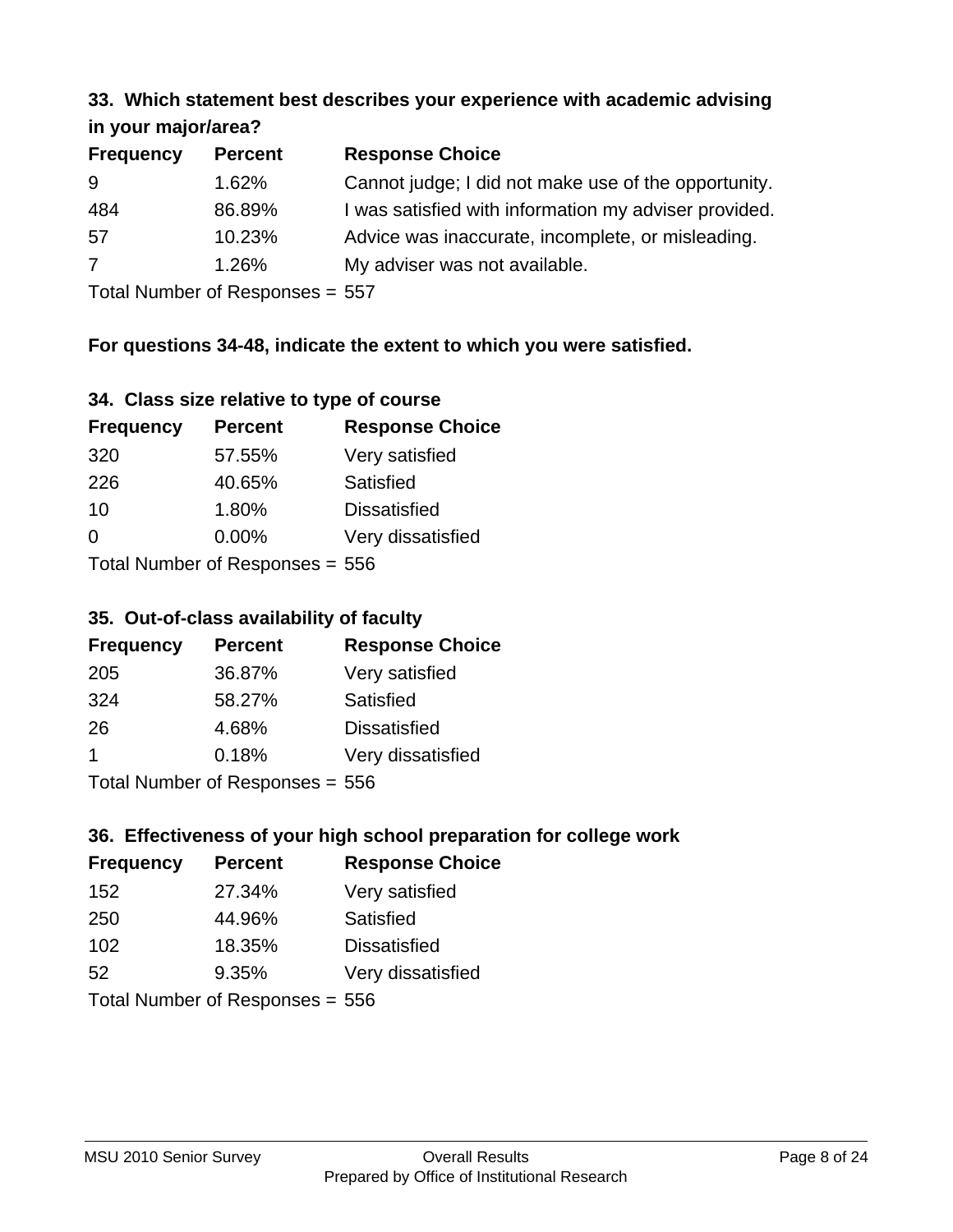### **37. Fairness of faculty in their treatment of individual students**

| <b>Frequency</b> | <b>Percent</b> | <b>Response Choice</b> |
|------------------|----------------|------------------------|
| 189              | 33.99%         | Very satisfied         |
| 316              | 56.83%         | Satisfied              |
| 45               | 8.09%          | <b>Dissatisfied</b>    |
| 6                | 1.08%          | Very dissatisfied      |
|                  |                |                        |

Total Number of Responses = 556

### **38. Overall quality of instruction at Murray State**

| <b>Frequency</b> | <b>Percent</b>            | <b>Response Choice</b> |
|------------------|---------------------------|------------------------|
| 197              | 35.37%                    | Very satisfied         |
| 339              | 60.86%                    | Satisfied              |
| 19               | 3.41%                     | <b>Dissatisfied</b>    |
| $\mathcal{P}$    | 0.36%                     | Very dissatisfied      |
|                  | Total Number of Desponses |                        |

Total Number of Responses = 557

### **39. Quality of instruction in University Studies (General Education) courses**

| <b>Frequency</b> | <b>Percent</b>                  | <b>Response Choice</b> |
|------------------|---------------------------------|------------------------|
| 130              | 23.59%                          | Very satisfied         |
| 362              | 65.70%                          | Satisfied              |
| 50               | 9.07%                           | <b>Dissatisfied</b>    |
| 9                | 1.63%                           | Very dissatisfied      |
|                  | Total Number of Responses = 551 |                        |

#### **40. Quality of instruction in your major**

| <b>Frequency</b>                | <b>Percent</b> | <b>Response Choice</b> |
|---------------------------------|----------------|------------------------|
| 294                             | 52.78%         | Very satisfied         |
| 243                             | 43.63%         | Satisfied              |
| 18                              | 3.23%          | <b>Dissatisfied</b>    |
| $\mathcal{P}$                   | 0.36%          | Very dissatisfied      |
| Total Number of Responses = 557 |                |                        |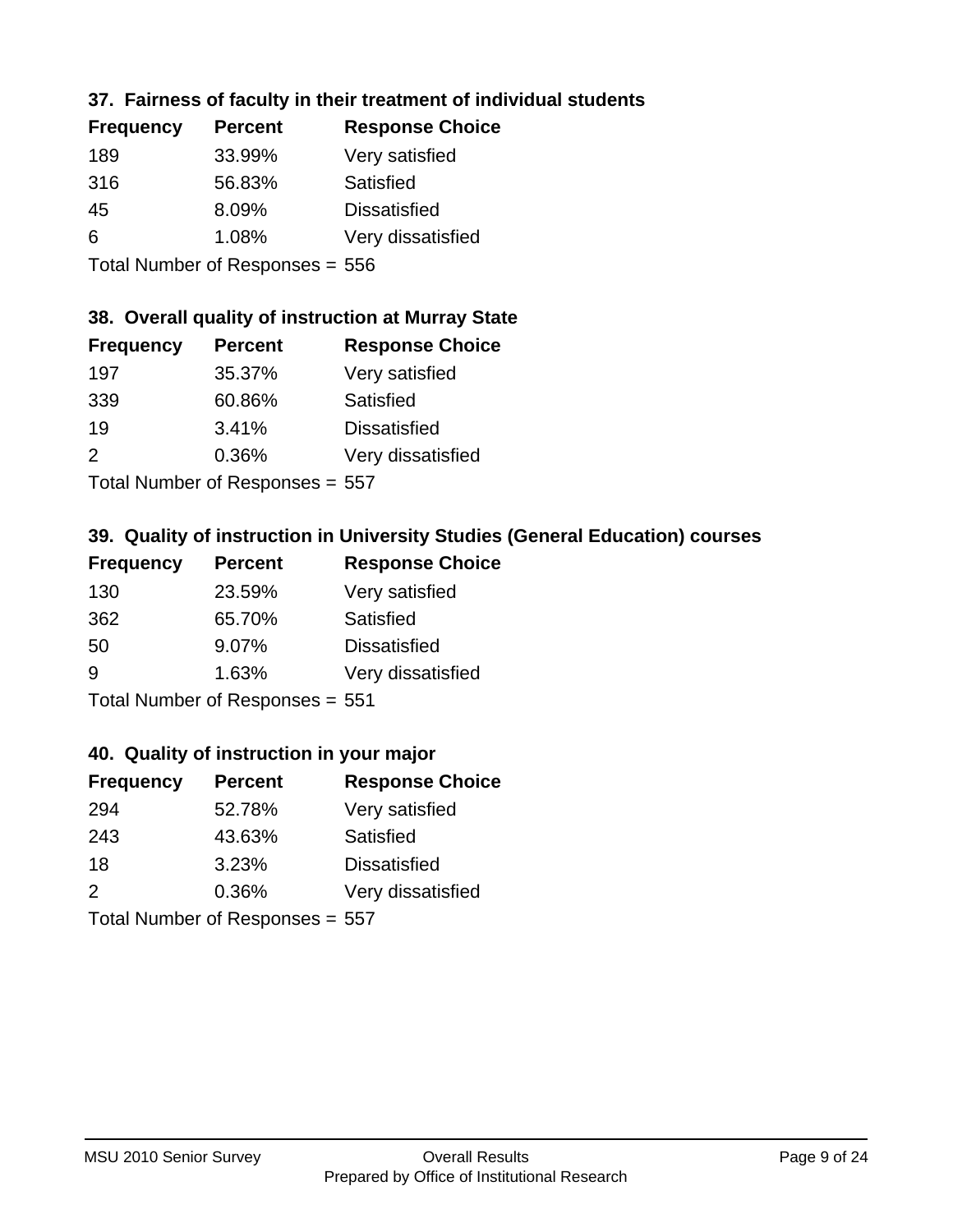### **41. Clarity of program objectives in your major**

| <b>Frequency</b> | <b>Percent</b> | <b>Response Choice</b> |
|------------------|----------------|------------------------|
| 235              | 42.19%         | Very satisfied         |
| 293              | 52.60%         | Satisfied              |
| 28               | 5.03%          | <b>Dissatisfied</b>    |
|                  | 0.18%          | Very dissatisfied      |
|                  |                |                        |

Total Number of Responses = 557

#### **42. Intellectual challenge of the academic program**

| <b>Frequency</b> | <b>Percent</b> | <b>Response Choice</b> |
|------------------|----------------|------------------------|
| 238              | 42.73%         | Very satisfied         |
| 302              | 54.22%         | Satisfied              |
| 15               | 2.69%          | <b>Dissatisfied</b>    |
| $\mathcal{P}$    | 0.36%          | Very dissatisfied      |
|                  |                |                        |

Total Number of Responses = 557

### **43. Encouragement and information from your major department for employment after graduation**

| <b>Frequency</b> | <b>Percent</b>               | <b>Response Choice</b> |
|------------------|------------------------------|------------------------|
| 176              | 32.00%                       | Very satisfied         |
| 265              | 48.18%                       | Satisfied              |
| 94               | 17.09%                       | <b>Dissatisfied</b>    |
| 15               | 2.73%                        | Very dissatisfied      |
|                  | $T$ and Number of Decomposed |                        |

Total Number of Responses = 550

### **44. Availability of opportunities to engage in a faculty-mentored research,**

### **scholarly, or creative project in your area of study/interest**

| <b>Frequency</b> | <b>Percent</b> | <b>Response Choice</b> |
|------------------|----------------|------------------------|
| 127              | 23.13%         | Very satisfied         |
| 290              | 52.82%         | Satisfied              |
| 119              | 21.68%         | <b>Dissatisfied</b>    |
| 13               | 2.37%          | Very dissatisfied      |
|                  |                |                        |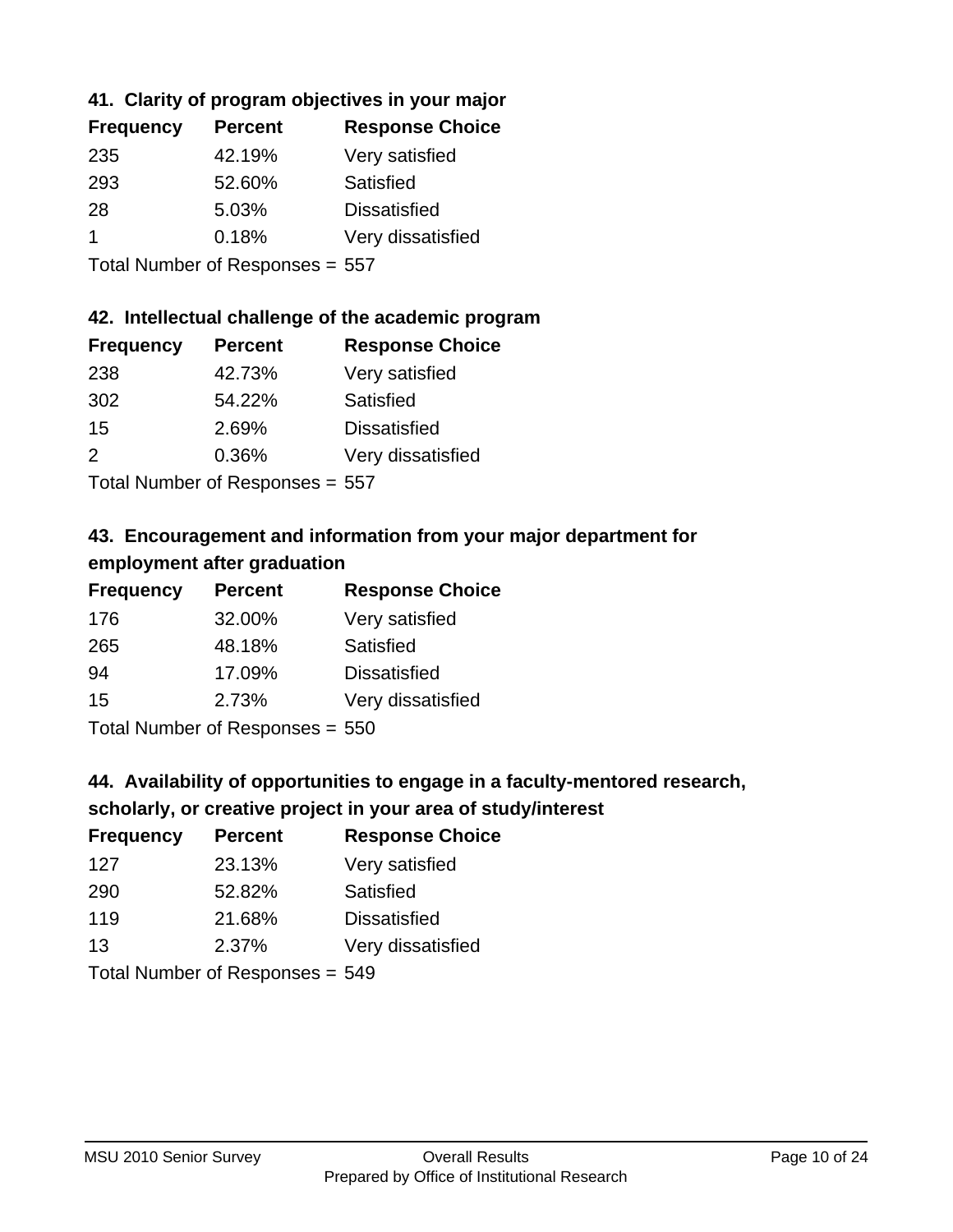#### **45. Library hours**

| <b>Frequency</b> | <b>Percent</b>                                                                   | <b>Response Choice</b> |
|------------------|----------------------------------------------------------------------------------|------------------------|
| 171              | 31.03%                                                                           | Very satisfied         |
| 319              | 57.89%                                                                           | Satisfied              |
| 46               | 8.35%                                                                            | <b>Dissatisfied</b>    |
| 15               | 2.72%                                                                            | Very dissatisfied      |
|                  | $\mathbf{T}$ and $\mathbf{M}$ and $\mathbf{M}$ and $\mathbf{M}$ and $\mathbf{M}$ |                        |

Total Number of Responses = 551

#### **46. Effectiveness of library personnel in meeting your information needs**

| <b>Frequency</b> | <b>Percent</b>                           | <b>Response Choice</b> |
|------------------|------------------------------------------|------------------------|
| 154              | 27.95%                                   | Very satisfied         |
| 348              | 63.16%                                   | Satisfied              |
| 44               | 7.99%                                    | <b>Dissatisfied</b>    |
| 5                | 0.91%                                    | Very dissatisfied      |
|                  | $T$ at all Message and $D$ are a serious |                        |

Total Number of Responses = 551

### **47. Access to library resources on hand**

| <b>Frequency</b>                | <b>Percent</b> | <b>Response Choice</b> |
|---------------------------------|----------------|------------------------|
| 144                             | 26.09%         | Very satisfied         |
| 343                             | 62.14%         | Satisfied              |
| 49                              | 8.88%          | <b>Dissatisfied</b>    |
| 16                              | 2.90%          | Very dissatisfied      |
| Total Number of Responses = 552 |                |                        |

#### **48. Electronic access to library resources**

| <b>Frequency</b>                | <b>Percent</b> | <b>Response Choice</b> |
|---------------------------------|----------------|------------------------|
| 175                             | 31.53%         | Very satisfied         |
| 308                             | 55.50%         | Satisfied              |
| 55                              | 9.91%          | <b>Dissatisfied</b>    |
| 17                              | 3.06%          | Very dissatisfied      |
| Total Number of Responses = 555 |                |                        |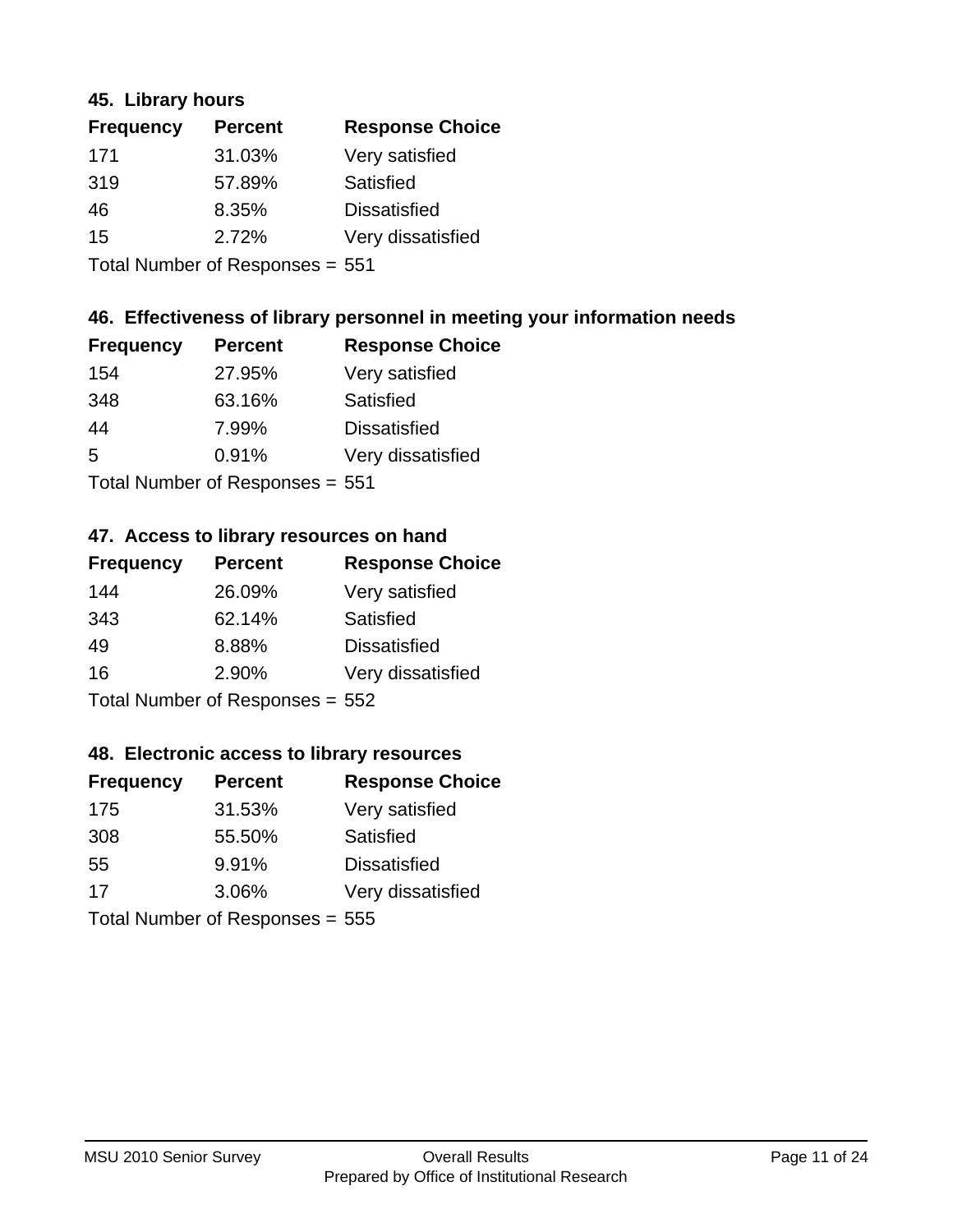**was in helping you achieve these goals. For questions 49-55, please indicate how effective University Studies at MSU** 

### **49. Writing Skills**

| <b>Frequency</b>                | <b>Percent</b> | <b>Response Choice</b> |
|---------------------------------|----------------|------------------------|
| 126                             | 23.38%         | Very effective         |
| 348                             | 64.56%         | Effective              |
| 58                              | 10.76%         | Ineffective            |
| 7                               | 1.30%          | Very ineffective       |
| Total Number of Responses = 539 |                |                        |

#### **50. Speaking Skills**

| <b>Frequency</b>                | <b>Percent</b> | <b>Response Choice</b> |
|---------------------------------|----------------|------------------------|
| 146                             | 27.14%         | Very effective         |
| 332                             | 61.71%         | Effective              |
| 57                              | 10.59%         | Ineffective            |
| 3                               | 0.56%          | Very ineffective       |
| Total Number of Responses = 538 |                |                        |

#### **51. Critical Thinking Skills**

| <b>Frequency</b> | <b>Percent</b>                  | <b>Response Choice</b> |
|------------------|---------------------------------|------------------------|
| 150              | 27.73%                          | Very effective         |
| 332              | 61.37%                          | Effective              |
| 49               | 9.06%                           | Ineffective            |
| 10               | 1.85%                           | Very ineffective       |
|                  | Total Number of Responses = 541 |                        |

### **52. Computer Technology**

| <b>Frequency</b>                | <b>Percent</b> | <b>Response Choice</b> |
|---------------------------------|----------------|------------------------|
| 132                             | 24.40%         | Very effective         |
| 329                             | 60.81%         | Effective              |
| 64                              | 11.83%         | Ineffective            |
| 16                              | 2.96%          | Very ineffective       |
| Total Number of Responses = 541 |                |                        |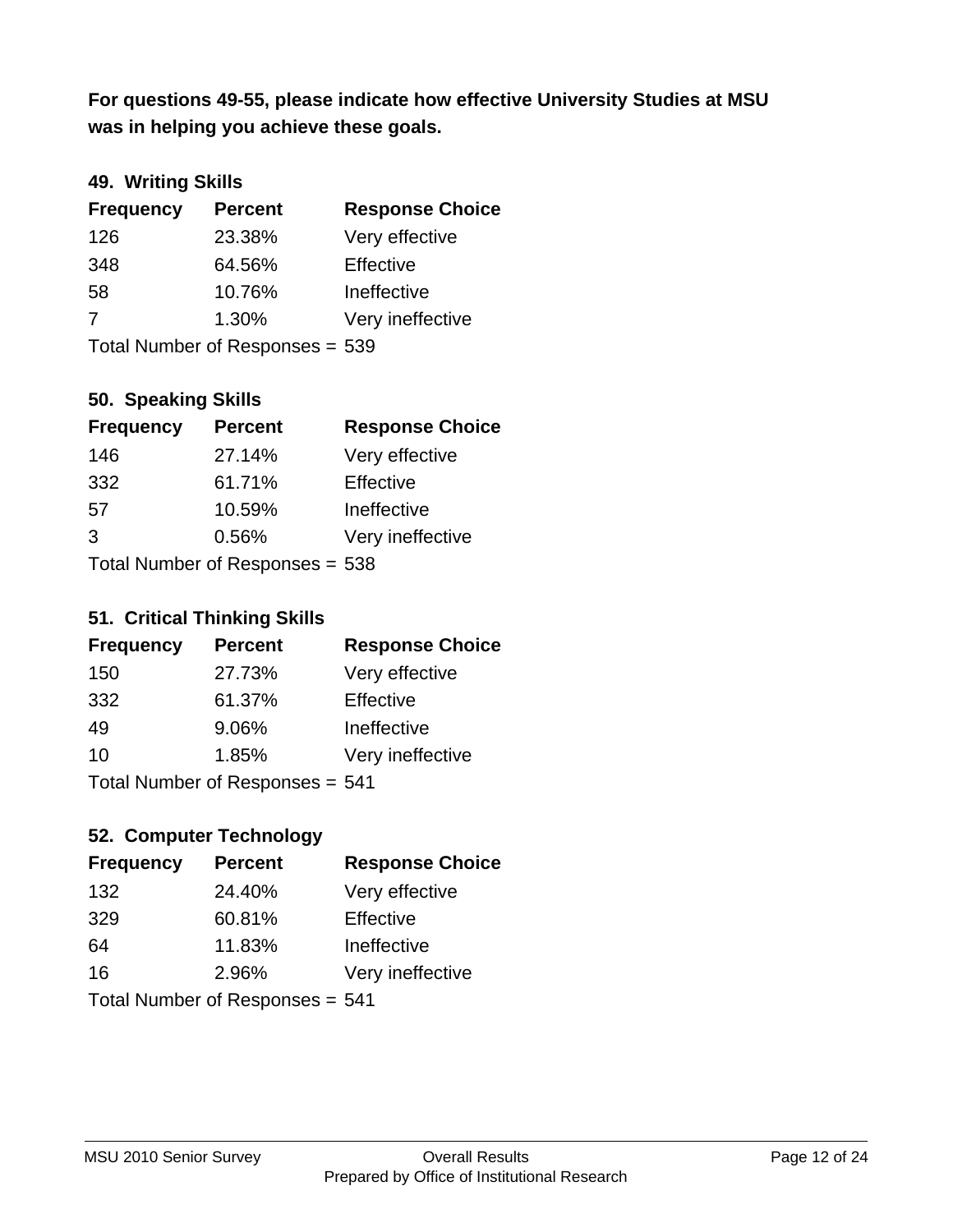### **53. General Knowledge in the liberal arts and sciences**

| <b>Frequency</b> | <b>Percent</b>              | <b>Response Choice</b> |
|------------------|-----------------------------|------------------------|
| 119              | 22.00%                      | Very effective         |
| 360              | 66.54%                      | Effective              |
| .51              | 9.43%                       | Ineffective            |
| 11               | 2.03%                       | Very ineffective       |
|                  | Tatal Massakan af Dagmannar |                        |

Total Number of Responses = 541

#### **54. International Perspectives**

| <b>Frequency</b>                | <b>Percent</b> | <b>Response Choice</b> |
|---------------------------------|----------------|------------------------|
| .97                             | 17.96%         | Very effective         |
| 300                             | 55.56%         | Effective              |
| 121                             | 22.41%         | Ineffective            |
| 22                              | 4.07%          | Very ineffective       |
| Total Number of Responses = 540 |                |                        |

#### **55. Stimulation of interest in areas outside your chosen field of study**

| <b>Frequency</b>                | <b>Percent</b> | <b>Response Choice</b> |
|---------------------------------|----------------|------------------------|
| 107                             | 19.81%         | Very effective         |
| 312                             | 57.78%         | Effective              |
| 101                             | 18.70%         | Ineffective            |
| 20                              | 3.70%          | Very ineffective       |
| Total Number of Responses = 540 |                |                        |

### **For questions 56-83, please indicate how satisfactorily the following met your needs**

#### **56. African-American Student Services**

| <b>Frequency</b> | <b>Percent</b>                  | <b>Response Choice</b> |
|------------------|---------------------------------|------------------------|
| 533              | 95.69%                          | Did not use            |
| 13               | 2.33%                           | Very satisfied         |
| 6                | 1.08%                           | Satisfied              |
| 3                | 0.54%                           | <b>Dissatisfied</b>    |
| 2                | 0.36%                           | Very dissatisfied      |
|                  | Total Number of Responses = 557 |                        |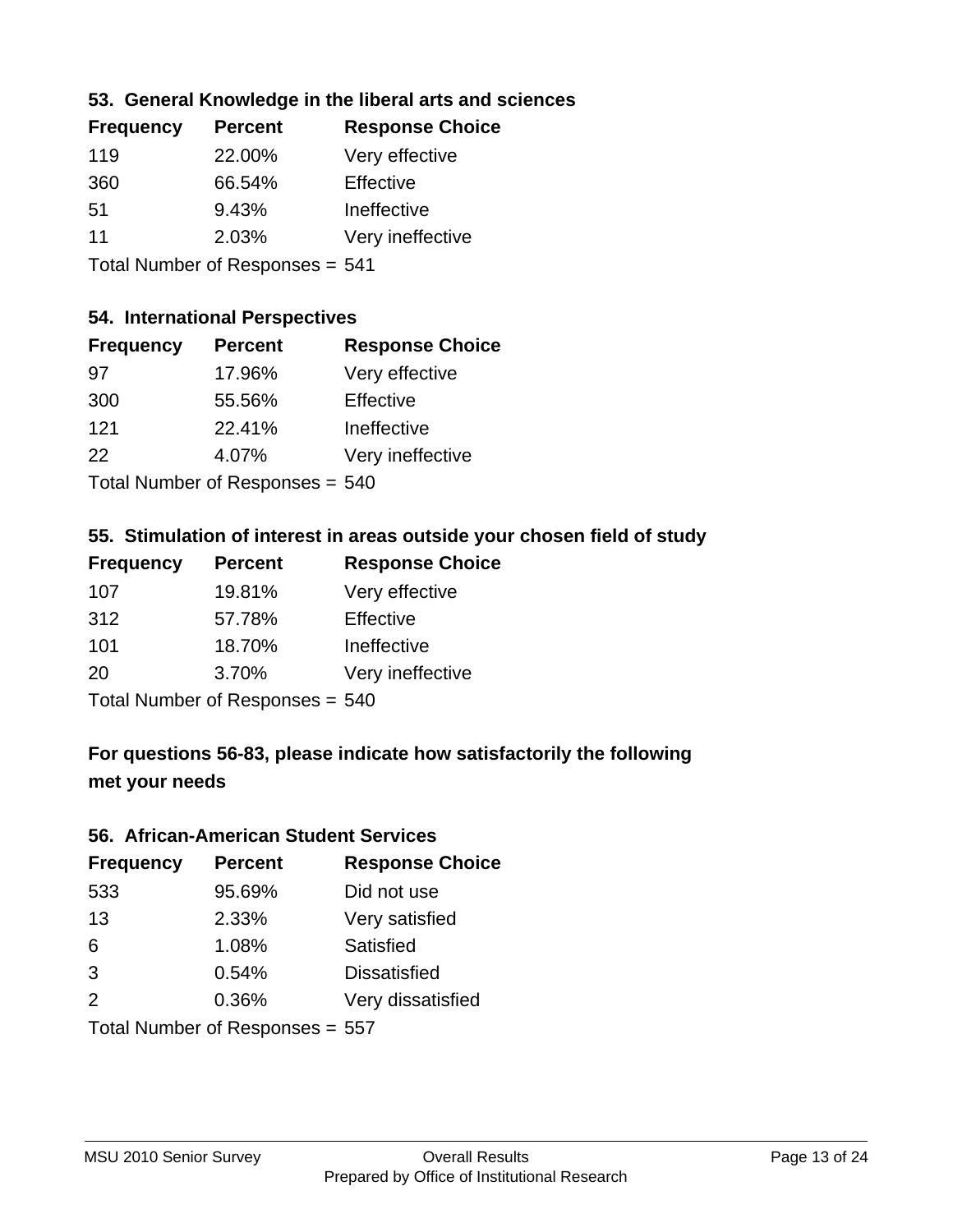#### **57. Career Services Office**

| <b>Frequency</b> | <b>Percent</b> | <b>Response Choice</b> |
|------------------|----------------|------------------------|
| 317              | 57.01%         | Did not use            |
| 101              | 18.17%         | Very satisfied         |
| 121              | 21.76%         | Satisfied              |
| 16               | 2.88%          | <b>Dissatisfied</b>    |
|                  | 0.18%          | Very dissatisfied      |
|                  |                |                        |

Total Number of Responses = 556

### **58. Counseling and Testing Center**

| <b>Frequency</b>           | <b>Percent</b> | <b>Response Choice</b> |
|----------------------------|----------------|------------------------|
| 437                        | 78.46%         | Did not use            |
| 60                         | 10.77%         | Very satisfied         |
| 53                         | 9.52%          | Satisfied              |
| 6                          | 1.08%          | <b>Dissatisfied</b>    |
| 1                          | 0.18%          | Very dissatisfied      |
| Total Number of Deepersoon |                |                        |

Total Number of Responses = 557

#### **59. Cultural programming and activities**

| <b>Frequency</b>                | <b>Percent</b> | <b>Response Choice</b> |
|---------------------------------|----------------|------------------------|
| 461                             | 82.91%         | Did not use            |
| 36                              | 6.47%          | Very satisfied         |
| 56                              | 10.07%         | Satisfied              |
| 2                               | 0.36%          | <b>Dissatisfied</b>    |
| $\overline{\mathbf{1}}$         | 0.18%          | Very dissatisfied      |
| Total Number of Responses = 556 |                |                        |

### **60. E-study courses**

| <b>Frequency</b>                | <b>Percent</b> | <b>Response Choice</b> |
|---------------------------------|----------------|------------------------|
| 231                             | 41.55%         | Did not use            |
| 173                             | 31.12%         | Very satisfied         |
| 142                             | 25.54%         | Satisfied              |
| 8                               | 1.44%          | <b>Dissatisfied</b>    |
| 2                               | 0.36%          | Very dissatisfied      |
| Total Number of Responses = 556 |                |                        |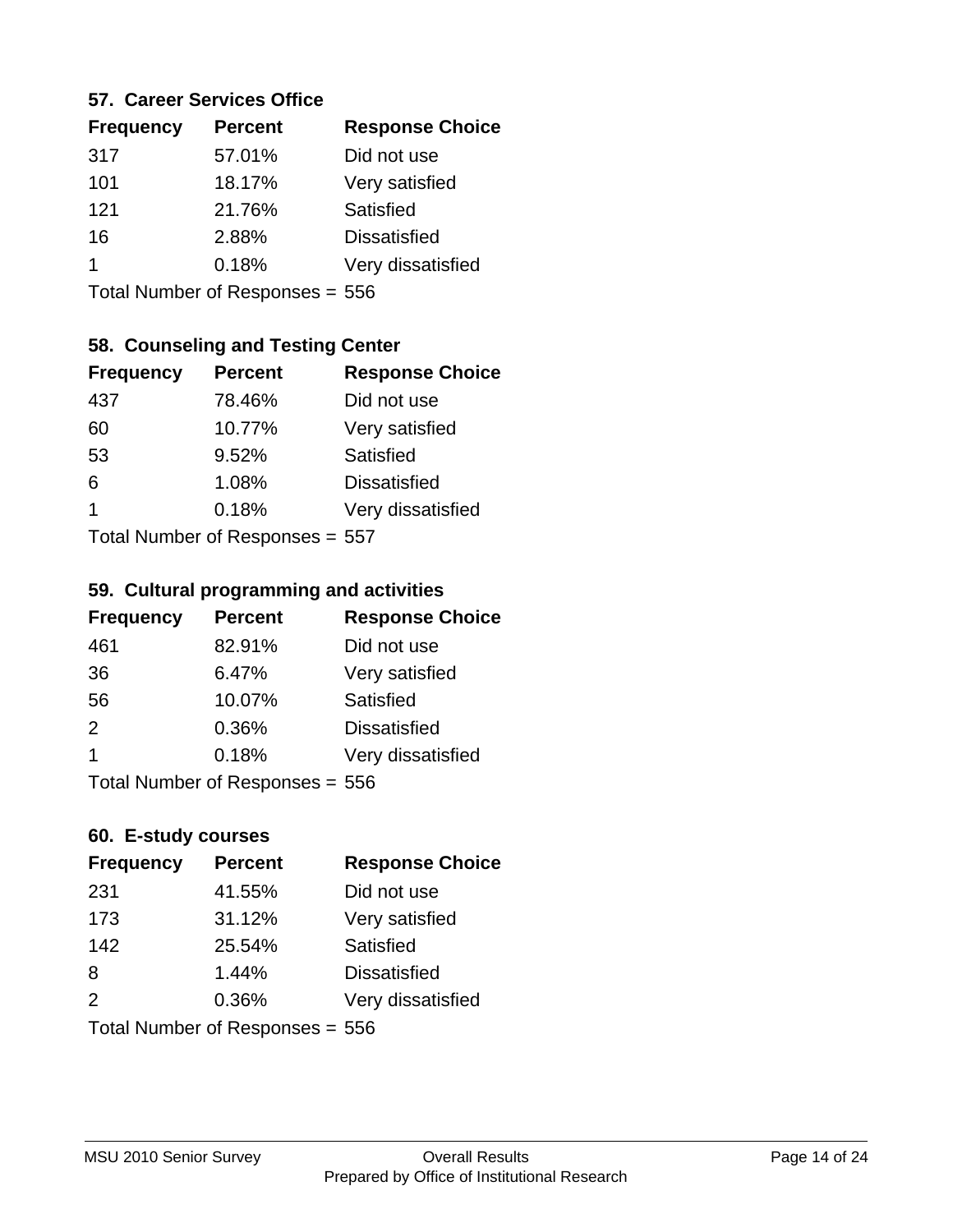#### **61. Food Services**

| <b>Frequency</b> | <b>Percent</b> | <b>Response Choice</b> |
|------------------|----------------|------------------------|
| 194              | 34.83%         | Did not use            |
| 87               | 15.62%         | Very satisfied         |
| 187              | 33.57%         | Satisfied              |
| 64               | 11.49%         | <b>Dissatisfied</b>    |
| 25               | 4.49%          | Very dissatisfied      |
|                  |                |                        |

Total Number of Responses = 557

### **62. Greek life and activities**

| <b>Frequency</b> | <b>Percent</b>                  | <b>Response Choice</b> |
|------------------|---------------------------------|------------------------|
| 425              | 76.58%                          | Did not use            |
| 77               | 13.87%                          | Very satisfied         |
| 40               | 7.21%                           | Satisfied              |
| 9                | 1.62%                           | <b>Dissatisfied</b>    |
| $\boldsymbol{4}$ | 0.72%                           | Very dissatisfied      |
|                  | Total Number of Responses = 555 |                        |

#### **63. Health Services**

| <b>Frequency</b> | <b>Percent</b> | <b>Response Choice</b> |
|------------------|----------------|------------------------|
| 289              | 51.89%         | Did not use            |
| 92               | 16.52%         | Very satisfied         |
| 132              | 23.70%         | <b>Satisfied</b>       |
| 36               | 6.46%          | <b>Dissatisfied</b>    |
| 8                | 1.44%          | Very dissatisfied      |
|                  |                |                        |

Total Number of Responses = 557

### **64. Honor Societies/Departmental Clubs/Special Interest Organizations**

| <b>Frequency</b> | <b>Percent</b>                  | <b>Response Choice</b> |
|------------------|---------------------------------|------------------------|
| 270              | 48.65%                          | Did not use            |
| 128              | 23.06%                          | Very satisfied         |
| 146              | 26.31%                          | <b>Satisfied</b>       |
| 9                | 1.62%                           | <b>Dissatisfied</b>    |
| 2                | 0.36%                           | Very dissatisfied      |
|                  | Total Number of Responses = 555 |                        |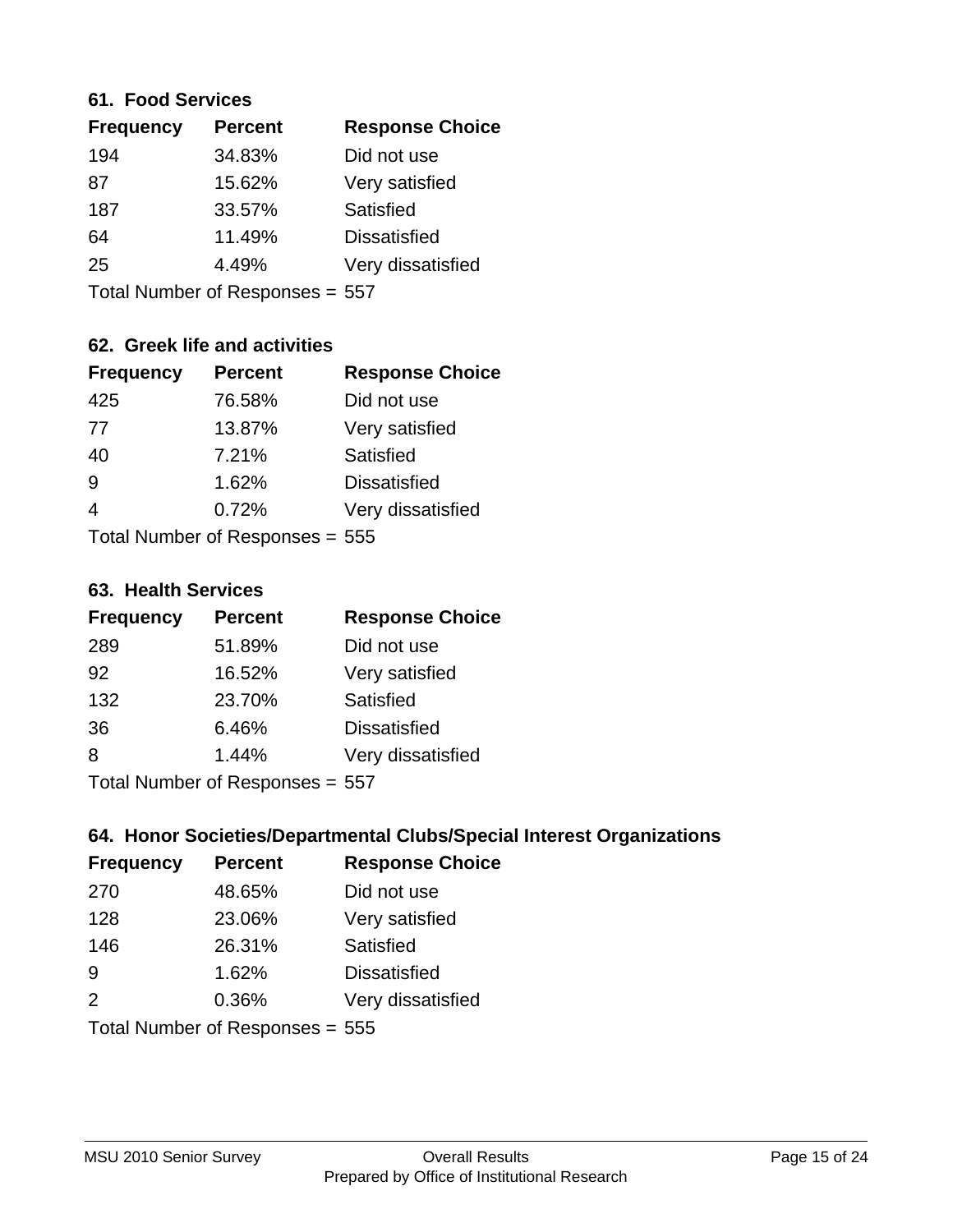#### **65. International Programs and activities**

| <b>Frequency</b> | <b>Percent</b> | <b>Response Choice</b> |
|------------------|----------------|------------------------|
| 456              | 82.16%         | Did not use            |
| 45               | 8.11%          | Very satisfied         |
| 51               | 9.19%          | Satisfied              |
| $\mathcal{P}$    | 0.36%          | <b>Dissatisfied</b>    |
|                  | 0.18%          | Very dissatisfied      |
|                  |                |                        |

Total Number of Responses = 555

### **66. International student support services**

| <b>Frequency</b>          | <b>Percent</b> | <b>Response Choice</b> |
|---------------------------|----------------|------------------------|
| 518                       | 93.33%         | Did not use            |
| 17                        | 3.06%          | Very satisfied         |
| 14                        | 2.52%          | <b>Satisfied</b>       |
| 5                         | 0.90%          | <b>Dissatisfied</b>    |
| 1                         | 0.18%          | Very dissatisfied      |
| Total Number of Desponses |                |                        |

Total Number of Responses = 555

#### **67. Intramural Sports and Recreation**

| <b>Frequency</b> | <b>Percent</b>            | <b>Response Choice</b> |
|------------------|---------------------------|------------------------|
| 365              | 65.65%                    | Did not use            |
| 88               | 15.83%                    | Very satisfied         |
| 86               | 15.47%                    | Satisfied              |
| 14               | 2.52%                     | <b>Dissatisfied</b>    |
| 3                | 0.54%                     | Very dissatisfied      |
|                  | Total Number of Desponses |                        |

Total Number of Responses = 556

### **68. Lowry Center/Community College**

| <b>Frequency</b>                | <b>Percent</b> | <b>Response Choice</b> |
|---------------------------------|----------------|------------------------|
| 458                             | 82.23%         | Did not use            |
| 59                              | 10.59%         | Very satisfied         |
| 33                              | 5.92%          | Satisfied              |
| 5                               | 0.90%          | <b>Dissatisfied</b>    |
| 2                               | 0.36%          | Very dissatisfied      |
| Total Number of Responses = 557 |                |                        |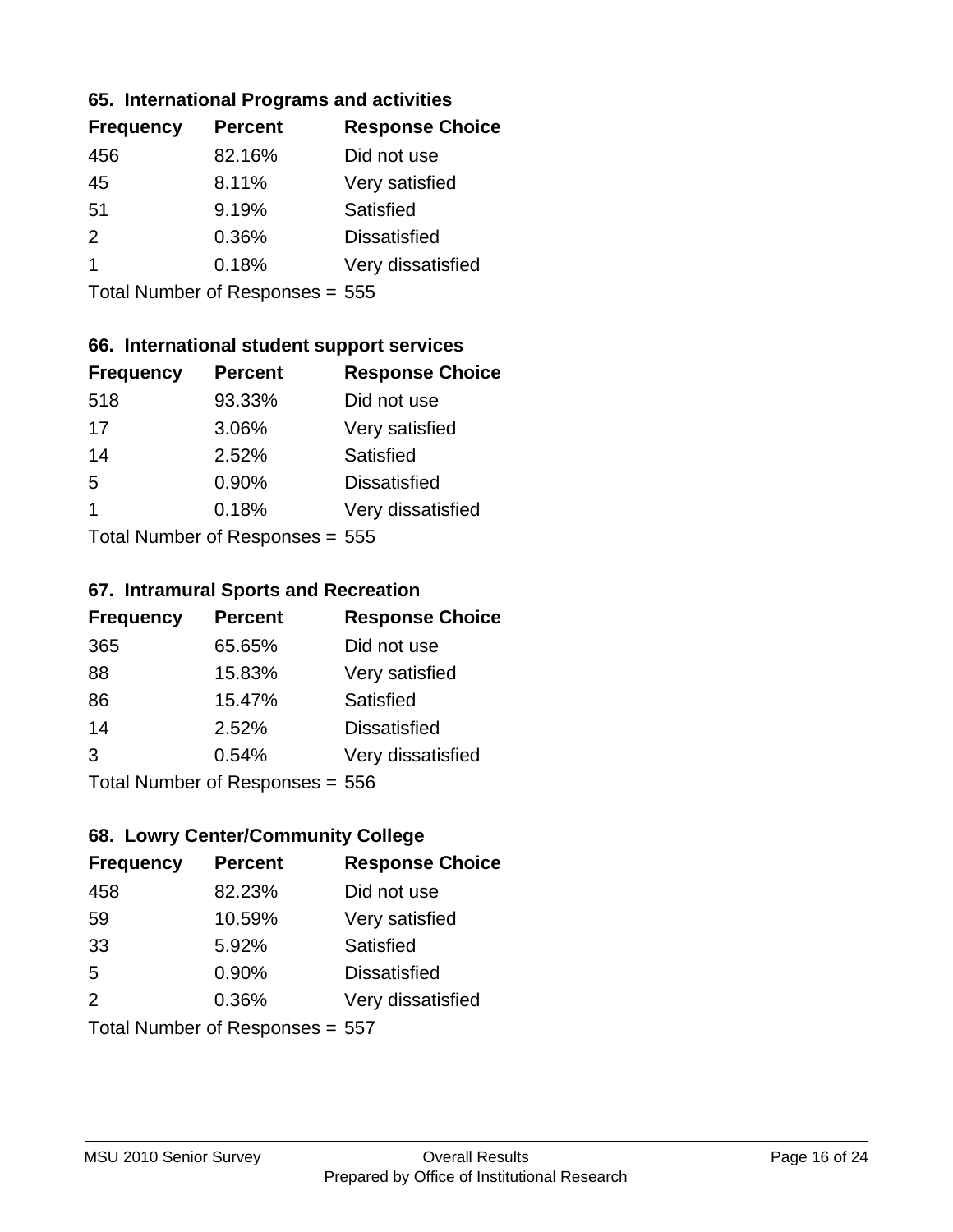### **69. Library**

| <b>Frequency</b> | <b>Percent</b> | <b>Response Choice</b> |
|------------------|----------------|------------------------|
| 86               | 15.47%         | Did not use            |
| 237              | 42.63%         | Very satisfied         |
| 204              | 36.69%         | Satisfied              |
| 25               | 4.50%          | <b>Dissatisfied</b>    |
| 4                | 0.72%          | Very dissatisfied      |
|                  |                |                        |

Total Number of Responses = 556

### **70. MAP Report**

| <b>Frequency</b> | <b>Percent</b>                  | <b>Response Choice</b> |
|------------------|---------------------------------|------------------------|
| -21              | 3.77%                           | Did not use            |
| 204              | 36.62%                          | Very satisfied         |
| 229              | 41.11%                          | Satisfied              |
| 82               | 14.72%                          | <b>Dissatisfied</b>    |
| 21               | 3.77%                           | Very dissatisfied      |
|                  | Total Number of Responses = 557 |                        |

#### **71. MSU Web site**

| <b>Frequency</b> | <b>Percent</b>                  | <b>Response Choice</b> |
|------------------|---------------------------------|------------------------|
| 11               | 1.97%                           | Did not use            |
| 322              | 57.81%                          | Very satisfied         |
| 210              | 37.70%                          | Satisfied              |
| 9                | 1.62%                           | <b>Dissatisfied</b>    |
| 5                | 0.90%                           | Very dissatisfied      |
|                  | Total Number of Responses = 557 |                        |

# **72. NCAA Sports**

| <b>Frequency</b>                | <b>Percent</b> | <b>Response Choice</b> |
|---------------------------------|----------------|------------------------|
| 353                             | 63.49%         | Did not use            |
| 73                              | 13.13%         | Very satisfied         |
| 108                             | 19.42%         | Satisfied              |
| 20                              | 3.60%          | <b>Dissatisfied</b>    |
| 2                               | 0.36%          | Very dissatisfied      |
| Total Number of Responses = 556 |                |                        |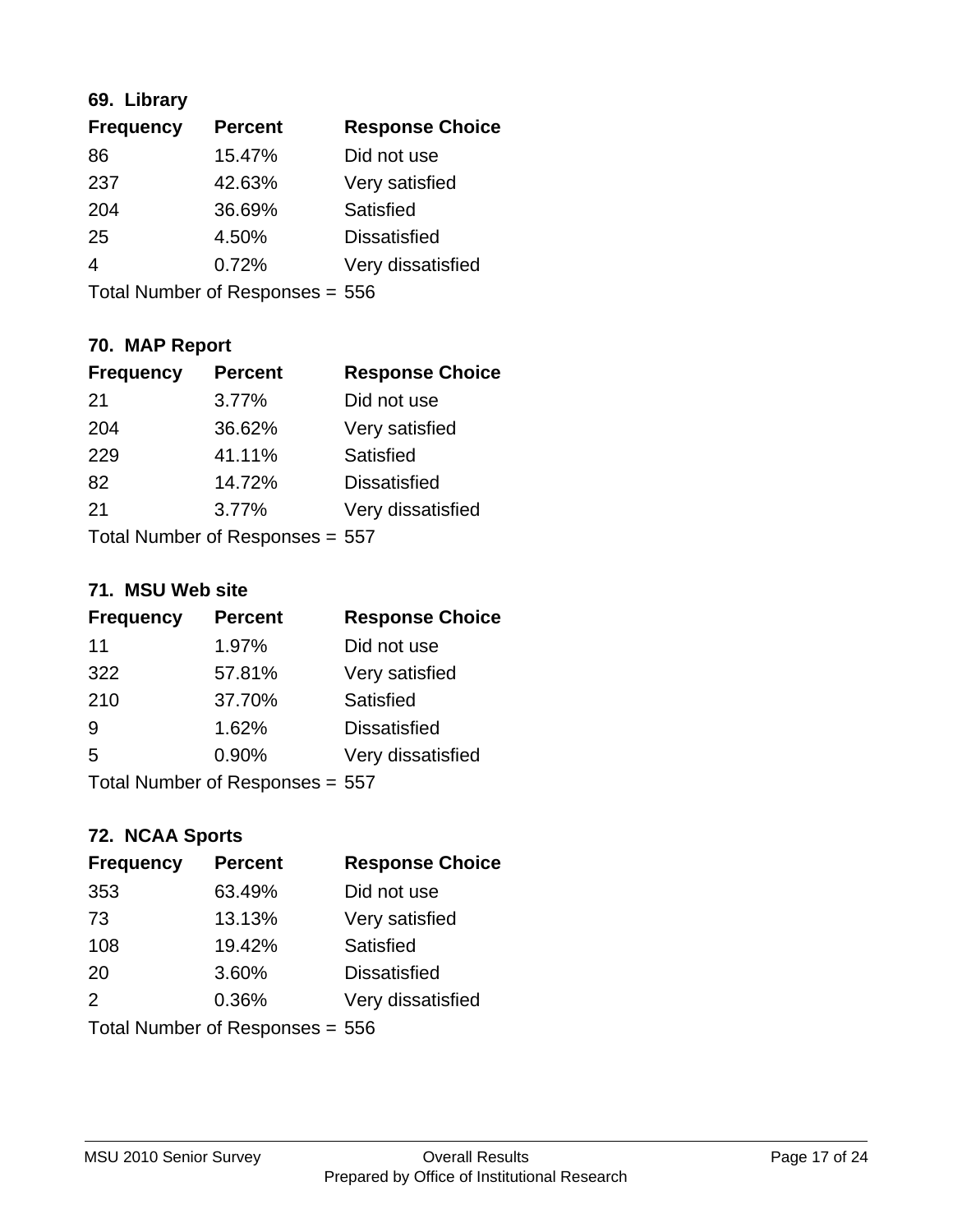#### **73. Online courses that are not e-study**

| <b>Frequency</b> | <b>Percent</b> | <b>Response Choice</b> |
|------------------|----------------|------------------------|
| 397              | 71.40%         | Did not use            |
| 81               | 14.57%         | Very satisfied         |
| -71              | 12.77%         | Satisfied              |
| 6                | 1.08%          | <b>Dissatisfied</b>    |
|                  | 0.18%          | Very dissatisfied      |
|                  |                |                        |

Total Number of Responses = 556

### **74. Racer Touch Registration**

| <b>Frequency</b> | <b>Percent</b>               | <b>Response Choice</b> |
|------------------|------------------------------|------------------------|
| 13               | 2.34%                        | Did not use            |
| 164              | 29.55%                       | Very satisfied         |
| 194              | 34.95%                       | Satisfied              |
| 111              | 20.00%                       | <b>Dissatisfied</b>    |
| 73               | 13.15%                       | Very dissatisfied      |
|                  | $Total Number of Denonese -$ |                        |

Total Number of Responses = 555

### **75. Residential College programming and activities**

| <b>Frequency</b>           | <b>Percent</b> | <b>Response Choice</b> |  |
|----------------------------|----------------|------------------------|--|
| 272                        | 48.83%         | Did not use            |  |
| 106                        | 19.03%         | Very satisfied         |  |
| 155                        | 27.83%         | Satisfied              |  |
| 21                         | 3.77%          | <b>Dissatisfied</b>    |  |
| 3                          | 0.54%          | Very dissatisfied      |  |
| Tetal Number of Desperance |                |                        |  |

Total Number of Responses = 557

### **76. Scholarships/grants/student employment**

| <b>Frequency</b> | <b>Percent</b>                  | <b>Response Choice</b> |
|------------------|---------------------------------|------------------------|
| 147              | 26.39%                          | Did not use            |
| 167              | 29.98%                          | Very satisfied         |
| 182              | 32.68%                          | <b>Satisfied</b>       |
| 51               | 9.16%                           | <b>Dissatisfied</b>    |
| 10               | 1.80%                           | Very dissatisfied      |
|                  | Total Number of Responses = 557 |                        |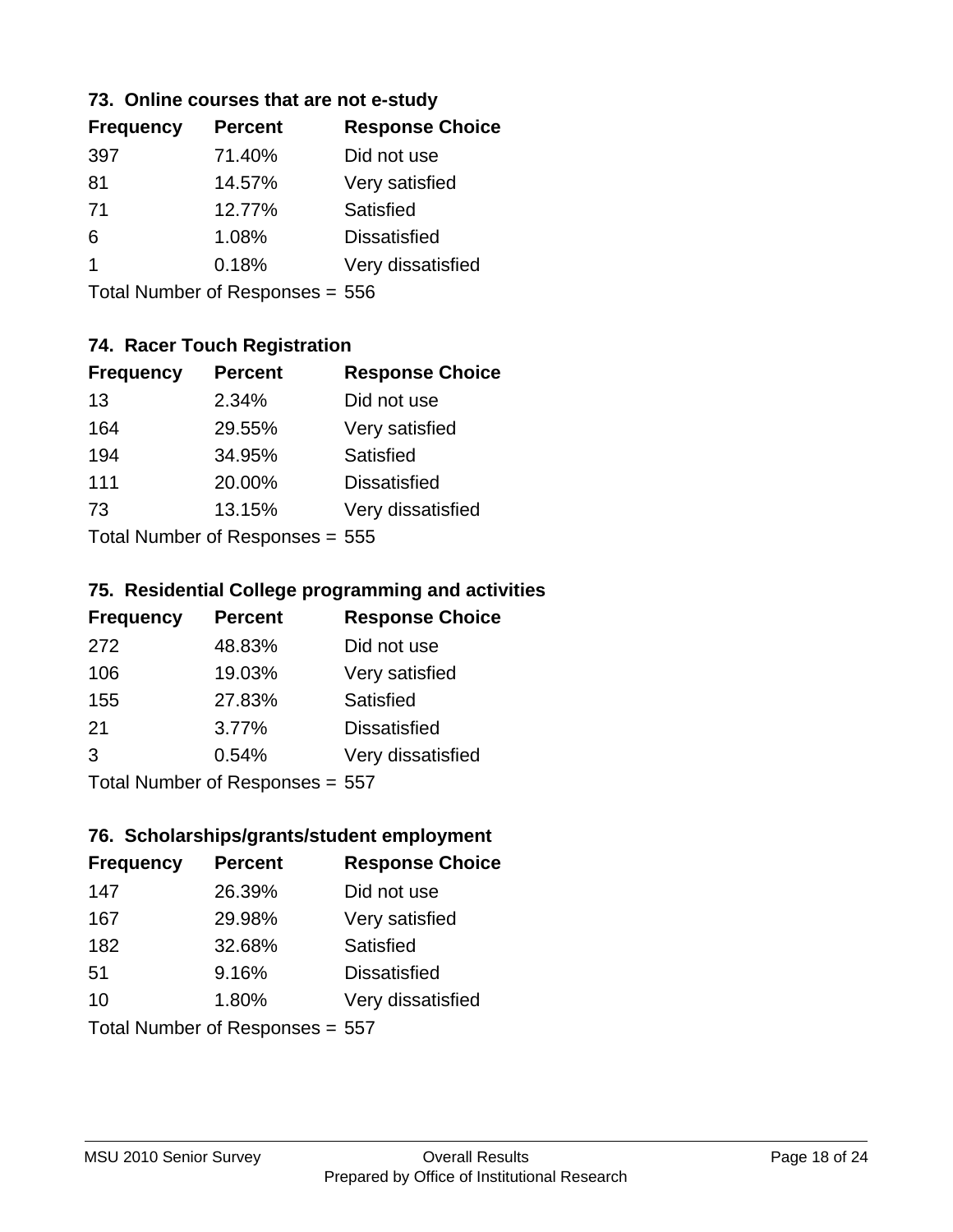#### **77. Security Services**

| <b>Frequency</b> | <b>Percent</b> | <b>Response Choice</b> |
|------------------|----------------|------------------------|
| 358              | 64.27%         | Did not use            |
| 66               | 11.85%         | Very satisfied         |
| 113              | 20.29%         | Satisfied              |
| 20               | 3.59%          | <b>Dissatisfied</b>    |
| ∩                | $0.00\%$       | Very dissatisfied      |
|                  |                |                        |

Total Number of Responses = 557

### **78. Services for non-traditional students**

| <b>Frequency</b> | <b>Percent</b>            | <b>Response Choice</b> |
|------------------|---------------------------|------------------------|
| 481              | 86.36%                    | Did not use            |
| 50               | 8.98%                     | Very satisfied         |
| 17               | 3.05%                     | <b>Satisfied</b>       |
| 7                | 1.26%                     | <b>Dissatisfied</b>    |
| $\mathcal{P}$    | 0.36%                     | Very dissatisfied      |
|                  | Total Number of Desponses |                        |

Total Number of Responses = 557

### **79. Student Support Services (Trio)**

| <b>Frequency</b>             | <b>Percent</b> | <b>Response Choice</b> |
|------------------------------|----------------|------------------------|
| 504                          | 90.48%         | Did not use            |
| 34                           | 6.10%          | Very satisfied         |
| 14                           | 2.51%          | Satisfied              |
| 5                            | 0.90%          | <b>Dissatisfied</b>    |
| $\Omega$                     | 0.00%          | Very dissatisfied      |
| Total Number of Decononces - |                |                        |

Total Number of Responses = 557

### **80. Student PIN System**

| <b>Frequency</b> | <b>Percent</b>                  | <b>Response Choice</b> |
|------------------|---------------------------------|------------------------|
| 11               | 1.97%                           | Did not use            |
| 250              | 44.88%                          | Very satisfied         |
| 238              | 42.73%                          | Satisfied              |
| 49               | 8.80%                           | <b>Dissatisfied</b>    |
| 9                | 1.62%                           | Very dissatisfied      |
|                  | Total Number of Responses = 557 |                        |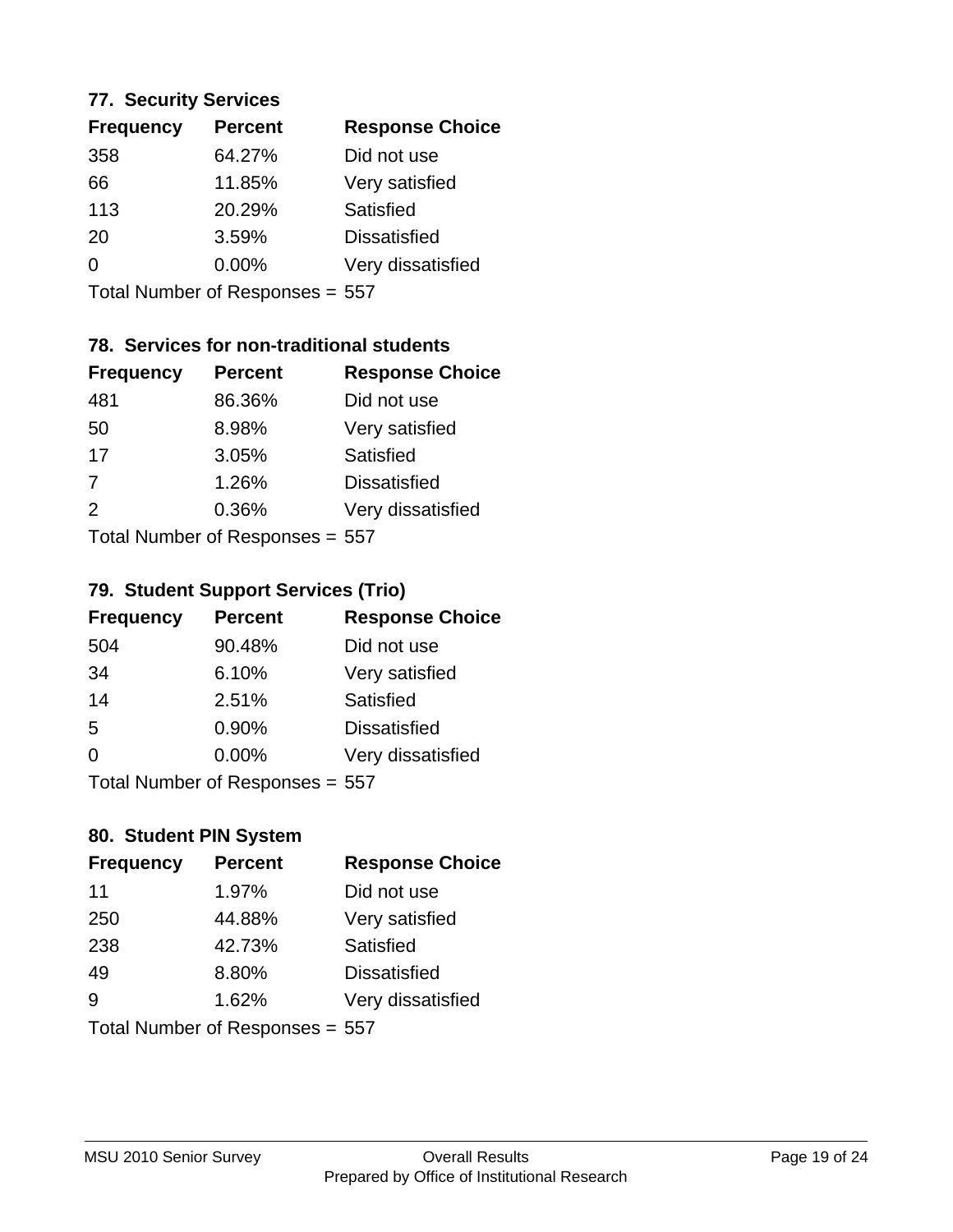### **81. Student Records/Transcript Services**

| <b>Frequency</b> | <b>Percent</b> | <b>Response Choice</b> |
|------------------|----------------|------------------------|
| 99               | 17.77%         | Did not use            |
| 168              | 30.16%         | Very satisfied         |
| 237              | 42.55%         | Satisfied              |
| 38               | 6.82%          | <b>Dissatisfied</b>    |
| 15               | 2.69%          | Very dissatisfied      |
|                  |                |                        |

Total Number of Responses = 557

### **82. Computer and Internet access for study and research needs**

| <b>Frequency</b>           | <b>Percent</b> | <b>Response Choice</b> |
|----------------------------|----------------|------------------------|
| 76                         | 13.64%         | Did not use            |
| 246                        | 44.17%         | Very satisfied         |
| 207                        | 37.16%         | Satisfied              |
| 20                         | 3.59%          | <b>Dissatisfied</b>    |
| 8                          | 1.44%          | Very dissatisfied      |
| Tetal Number of Desperance |                |                        |

Total Number of Responses = 557

#### **83. Women's Center**

| <b>Frequency</b> | <b>Percent</b>               | <b>Response Choice</b> |
|------------------|------------------------------|------------------------|
| 501              | 89.95%                       | Did not use            |
| 32               | 5.75%                        | Very satisfied         |
| 15               | 2.69%                        | Satisfied              |
| 8                | 1.44%                        | <b>Dissatisfied</b>    |
| 1                | 0.18%                        | Very dissatisfied      |
|                  | Tetal Niveshow of Decognoses |                        |

Total Number of Responses = 557

### **84. To what extent did you participate in Residential College activities?**

| <b>Frequency</b> | <b>Percent</b>            | <b>Response Choice</b> |
|------------------|---------------------------|------------------------|
| 292              | 52.42%                    | Did not participate    |
| 74               | 13.29%                    | Frequently             |
| 109              | 19.57%                    | Occasionally           |
| 82               | 14.72%                    | Seldom                 |
|                  | Total Number of Despanses |                        |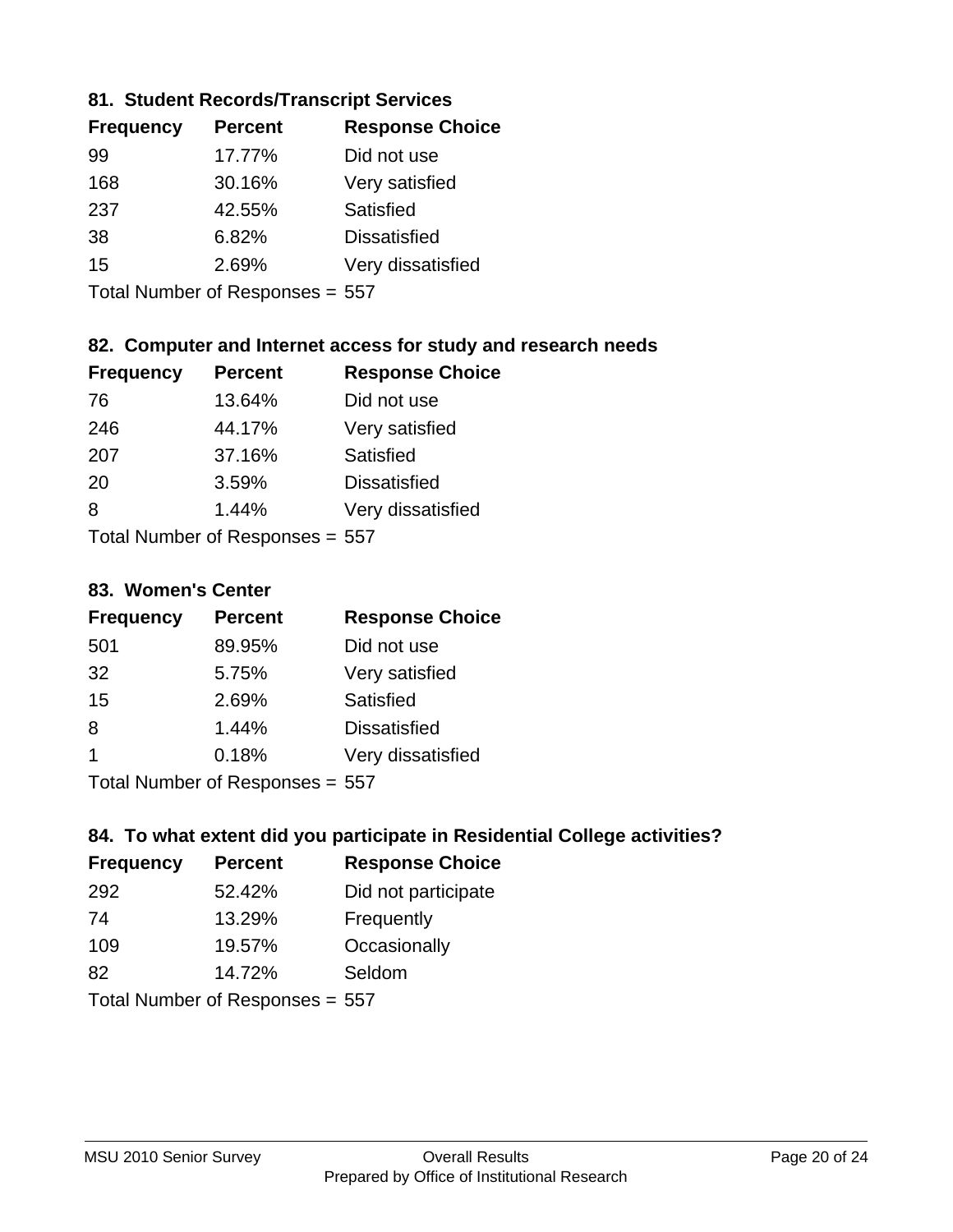| <b>Frequency</b> | <b>Percent</b> | <b>Response Choice</b>                 |
|------------------|----------------|----------------------------------------|
| 216              | 38.78%         | Not familiar with Residential Colleges |
| -87              | 15.62%         | Very positive                          |
| 214              | 38.42%         | <b>Positive</b>                        |
| 32               | 5.75%          | <b>Negative</b>                        |
| 8                | 1.44%          | Very negative                          |
|                  |                |                                        |

#### **85. Which phrase best describes your opinion of Residential Colleges?**

Total Number of Responses = 557

#### **Questions 86-95**

**University Graduate." Please indicate how effective your MSU experience was in The University has formulated ten desired "Characteristics of the Murray State enhancing your abilities in each area.**

### **86. Engage in mature, independent and creative thought and express that thought effectively in oral and written communication;**

| <b>Frequency</b> | <b>Percent</b> | <b>Response Choice</b> |
|------------------|----------------|------------------------|
| 190              | 34.17%         | Very effective         |
| 337              | 60.61%         | Effective              |
| 26               | 4.68%          | Ineffective            |
| 3                | 0.54%          | Very ineffective       |
|                  |                |                        |

Total Number of Responses = 556

#### **87. Understand and apply the critical and scientific methodologies that**

**academic disciplines employ to discover knowledge and ascertain its validity;**

| <b>Frequency</b>           | <b>Percent</b> | <b>Response Choice</b> |
|----------------------------|----------------|------------------------|
| 160                        | 28.99%         | Very effective         |
| 333                        | 60.33%         | Effective              |
| 52                         | 9.42%          | Ineffective            |
| 7                          | 1.27%          | Very ineffective       |
| Total Number of Desperance |                |                        |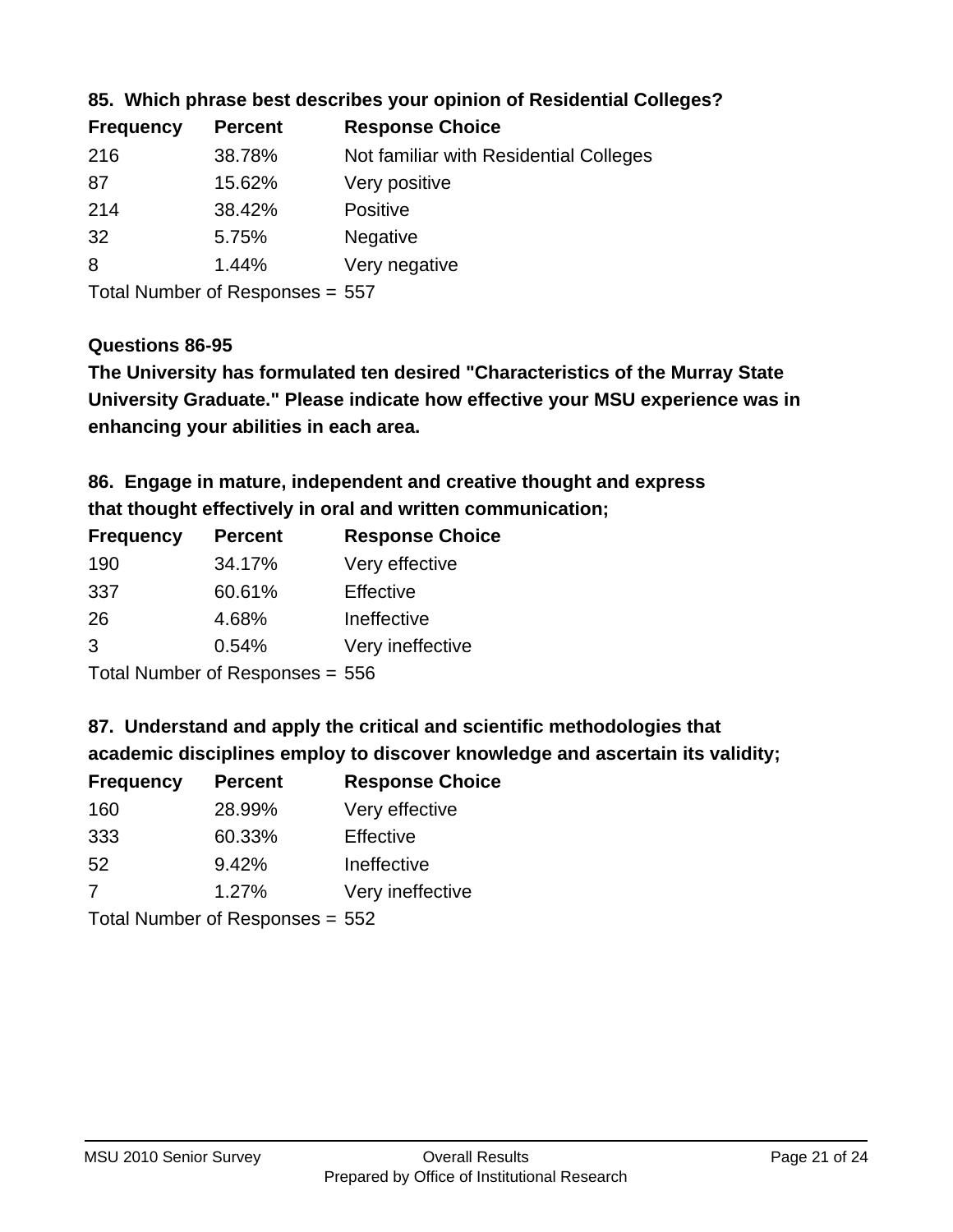# **88. Apply sound standards of information gathering, analysis and**

| evaluation to reach logical decisions; |  |
|----------------------------------------|--|
|----------------------------------------|--|

| <b>Frequency</b> | <b>Percent</b> | <b>Response Choice</b> |
|------------------|----------------|------------------------|
| 179              | 32.31%         | Very effective         |
| 341              | 61.55%         | Effective              |
| 32               | 5.78%          | Ineffective            |
| 2                | 0.36%          | Very ineffective       |
|                  |                |                        |

Total Number of Responses = 554

# **89. Understand the roles and applications of science and technology in the solution of the problems of a changing world;**

| <b>Frequency</b>                                                                                                                 | <b>Percent</b> | <b>Response Choice</b> |
|----------------------------------------------------------------------------------------------------------------------------------|----------------|------------------------|
| 165                                                                                                                              | 29.84%         | Very effective         |
| 321                                                                                                                              | 58.05%         | Effective              |
| 61                                                                                                                               | 11.03%         | Ineffective            |
| 6                                                                                                                                | 1.08%          | Very ineffective       |
| $\tau$ . $\tau$ . In the set of $\tau$ , $\tau$ , $\tau$ , $\tau$ , $\tau$ , $\tau$ , $\tau$ , $\tau$ , $\tau$ , $\tau$ , $\tau$ |                |                        |

Total Number of Responses = 553

# **90. Demonstrate a critical understanding of the world's historical, literary, philosophical, and artistic traditions;**

| <b>Frequency</b> | <b>Percent</b> | <b>Response Choice</b> |
|------------------|----------------|------------------------|
| 138              | 24.91%         | Very effective         |
| 324              | 58.48%         | Effective              |
| 86               | 15.52%         | Ineffective            |
| 6                | 1.08%          | Very ineffective       |
|                  |                |                        |

Total Number of Responses = 554

# **91. Understand the dynamics of cultural diversity, of competing economic and political systems, and of complex moral and ethical issues;**

| <b>Frequency</b> | <b>Percent</b>                  | <b>Response Choice</b> |
|------------------|---------------------------------|------------------------|
| 179              | 32.43%                          | Very effective         |
| 308              | 55.80%                          | Effective              |
| 59               | 10.69%                          | Ineffective            |
| 6                | 1.09%                           | Very ineffective       |
|                  | Total Number of Responses = 552 |                        |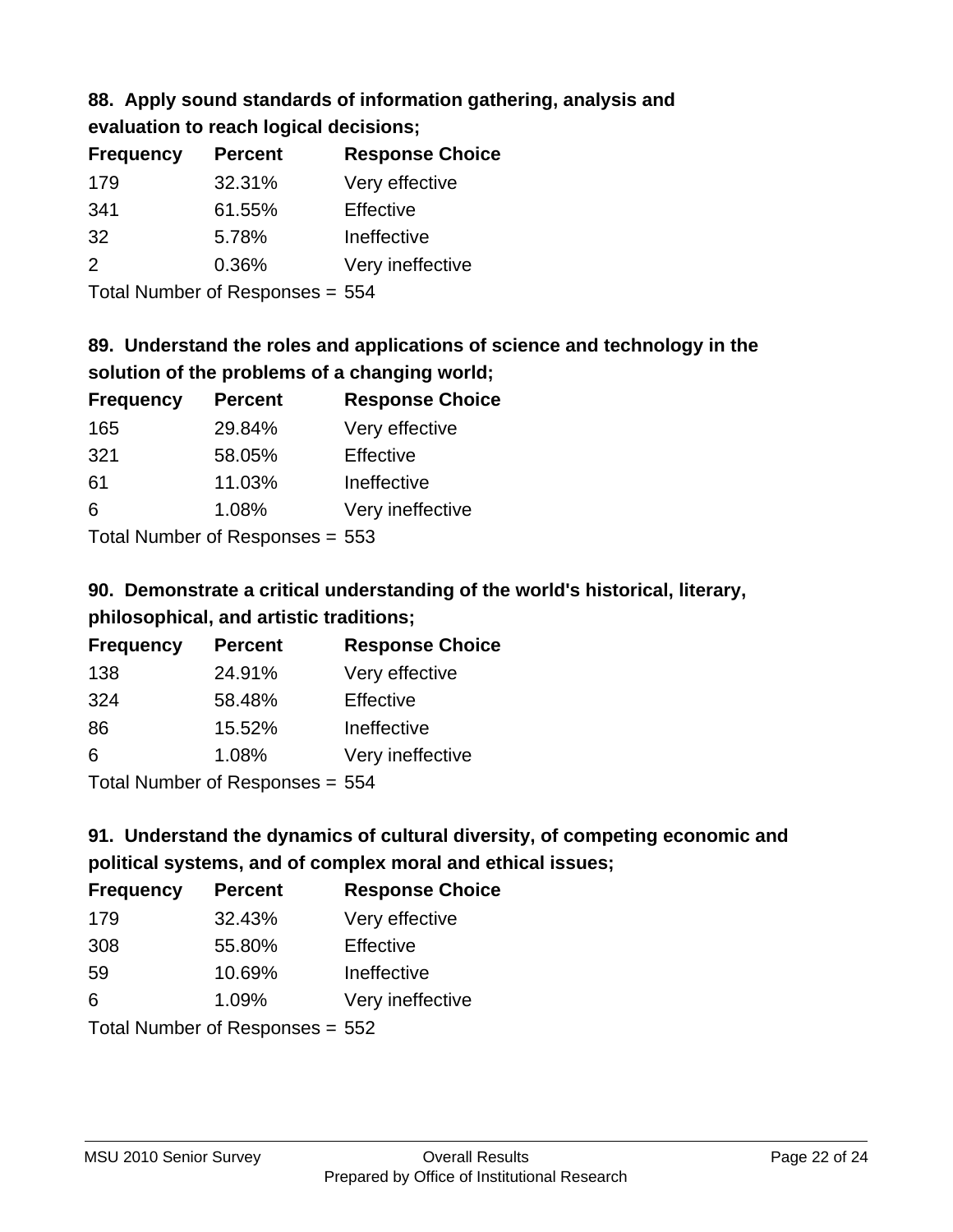### **92. Understand the nature of and engage in ethical behavior and**

**responsible citizenship;**

| <b>Frequency</b> | <b>Percent</b> | <b>Response Choice</b> |
|------------------|----------------|------------------------|
| 217              | 39.24%         | Very effective         |
| 302              | 54.61%         | Effective              |
| 30               | 5.42%          | Ineffective            |
|                  | 0.72%          | Very ineffective       |
|                  |                |                        |

Total Number of Responses = 553

# **93. Understand the importance of the behaviors necessary to maintain a healthy lifestyle;**

| <b>Frequency</b>                | <b>Percent</b> | <b>Response Choice</b> |
|---------------------------------|----------------|------------------------|
| 190                             | 34.36%         | Very effective         |
| 297                             | 53.71%         | Effective              |
| 57                              | 10.31%         | Ineffective            |
| g                               | 1.63%          | Very ineffective       |
| Total Number of Responses = 553 |                |                        |

### **94. Demonstrate mastery of a chosen field of study; and**

| <b>Frequency</b> | <b>Percent</b> | <b>Response Choice</b> |
|------------------|----------------|------------------------|
| 223              | 40.40%         | Very effective         |
| 306              | 55.43%         | Effective              |
| 22               | 3.99%          | Ineffective            |
|                  | 0.18%          | Very ineffective       |
|                  |                |                        |

Total Number of Responses = 552

### **95. Value intellectual pursuit and continuous learning in a changing world.**

| <b>Frequency</b>                       | <b>Percent</b> | <b>Response Choice</b> |
|----------------------------------------|----------------|------------------------|
| 230                                    | 41.59%         | Very effective         |
| 300                                    | 54.25%         | Effective              |
| 19                                     | 3.44%          | Ineffective            |
| 4                                      | 0.72%          | Very ineffective       |
| $\tau$ . $\tau$ . In the set of $\tau$ |                |                        |